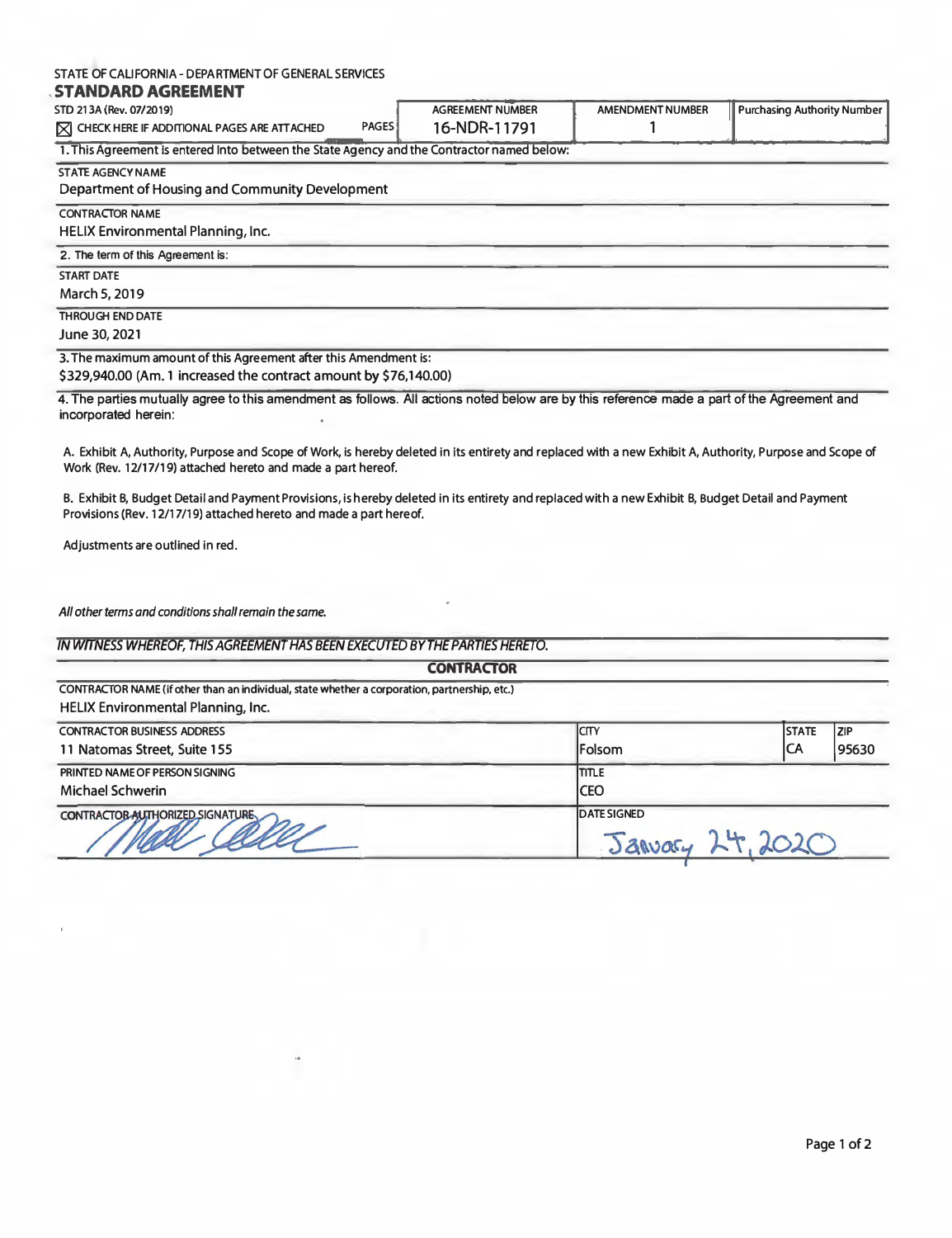#### STATE OF CALIFORNIA- DEPARTMENT OF GENERAL SERVICES

# **STANDARD AGREEMENT**

STD 213A (Rev. 07/2019) □ CHECK HERE IF ADDITIONAL PAGES ARE ATTACHED PAGES AGREEMENT NUMBER 16-NDR-11791 **STATE OF CALIFORNIA**  AMENDMENT NUMBER 1 Purchasing Authority Number ,-

CONTRACTING AGENCY NAME

| Department of Housing and Community Development                            |                                                 |                     |                     |
|----------------------------------------------------------------------------|-------------------------------------------------|---------------------|---------------------|
| <b>CONTRACTING AGENCY ADDRESS</b><br>2020 West El Camino Avenue, Suite 130 | <b>CITY</b><br>Sacramento                       | <b>STATE</b><br> CA | <b>ZIP</b><br>95833 |
| PRINTED NAME OF PERSON SIGNING<br>Synthia Rhinehart                        | <b>TITLE</b><br><b>Contracts Office Manager</b> |                     |                     |
| CONTRACTING AGENCY AUTHORIZED SIGNATURE                                    | <b>DATE SIGNED</b>                              |                     |                     |
| CALIFORNIA DEPARTMENT OF GENERAL SERVICES APPROVAL                         | EXEMPTION (V Applicable)                        |                     |                     |
| APPRO<br><b>FEB 2 7 2020</b>                                               |                                                 |                     |                     |
| OFFICE OF LEGAL SERVICES<br>DEPT. OF GENERAL SERVICES                      |                                                 |                     |                     |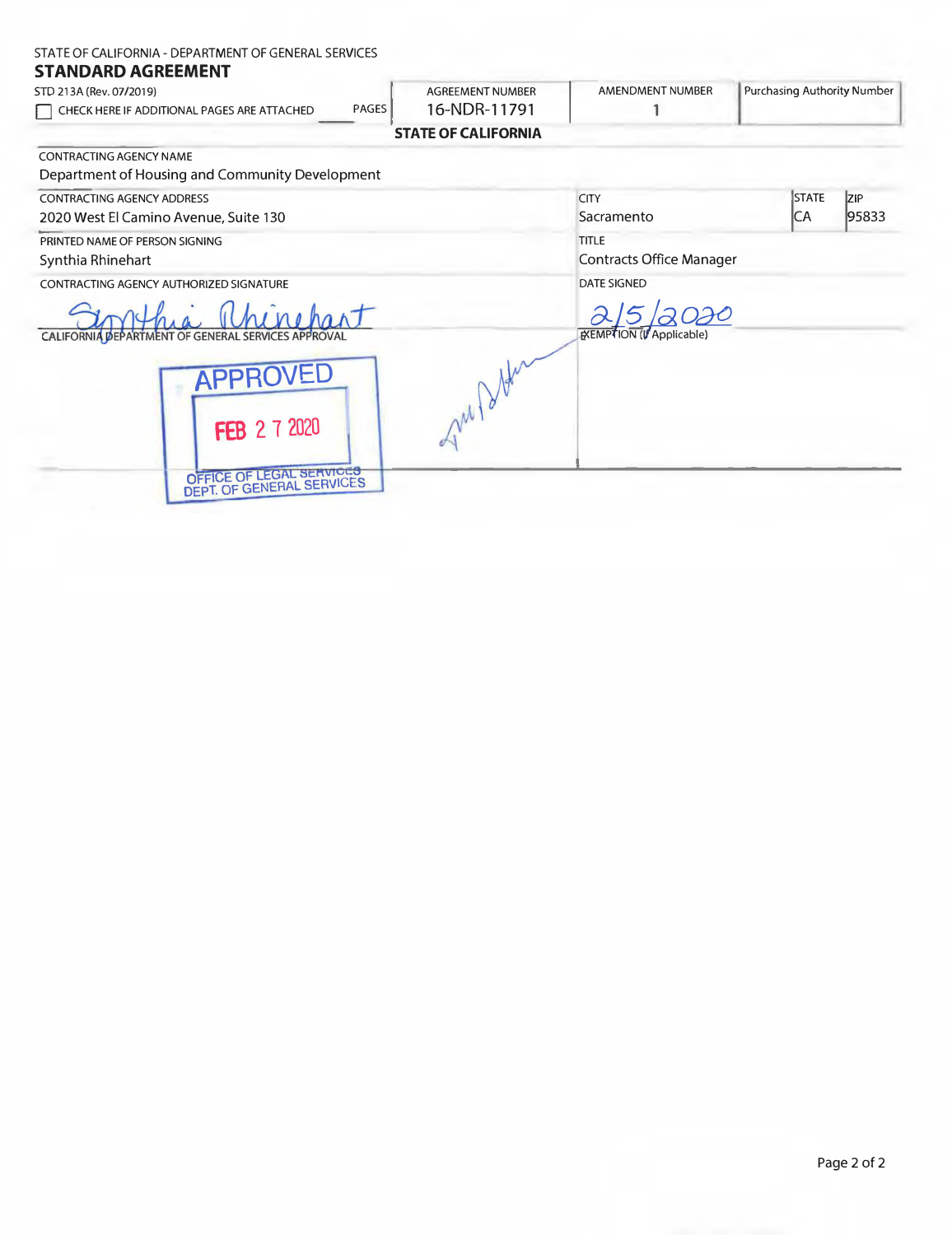#### **AUTHORITY, PURPOSE AND SCOPE OF WORK**

**1.** HELIX Environmental Planning, Inc., hereafter referred to as the ("Contractor" or "HELIX"), agrees to provide to the Department of Housing and Community Development, hereafter referred to as ("HCD" or "Department") with NEPA/CEQA Preparation Consulting Services ("Work") as described herein.

In November of 2015, HCD submitted an application for funding under NDRC and was awarded approximately seventy million dollars to implement the Community and Watershed Resilience Program ("Program" or "CWRP") consisting of three project activities in Tuolumne County for resilient recovery from the Rim Fire a federally declared disaster. The Program is funded by the HUD National Disaster Resilience ("NDR"), grant award and its approved grant activities will assist in community recovery efforts and building resiliency for future disaster events.

- A. CWRP is comprised of three distinct, yet interconnected sets of activities called "pillars":
	- 1) Forest and Watershed Health Project ("FWHP") -- Investing in activities to recover forest and watershed health by removing organic material from forests that act as fuel for wildfire, reforestation and recovery efforts; rebuild rangeland infrastructure destroyed in the Rim Fire; and develop preventative measures including a system of strategic fuel breaks to protect communities from future wildfires.
	- 2) Community Resilience Center Project ("CRC") Designing and constructing CRC(s) that will provide shelter and necessary resources in the event of a disaster and provide ongoing community support services, educational programs, and job training.
	- 3) Biomass Utilization Facility Project ("BUF") Developing a facility or campus with 1 or more facilities that can utilize the organic material from forest recovery activities such as those created as byproducts of FWHP activities.
- B. HCD coordinated the design of the Program and its three activities with 10 differentlocal, state and federal contributors ("Core Team"). Some members of the Core Teamcontinue to provide guidance and support in the grant implementation processes for the Program and associated project activities. HCD is responsible to HUD for grant administration and ensuring program and activity compliance with federal laws and regulations associated with NDR funding. The Sierra Nevada Conservancy ("SNC") is the project manager for the FWHP. The United States Department of Agriculture Forest Service ("USFS") will be implementing the fuel break activity. The California Department of Forestry and Fire Protection ("CAL FIRE") staff will be providing support and facilitate USFS implementation activities. The Core Team has final decision-making authority for CWRP.
- C. HCD is the Responsible Entity ("RE") for environmental reviews under the NDR HUD grant agreement activities. In addition, the USFS and Bureau of Land Management ("BLM") must also have environmental reviews completed before any fuel break activity can begin.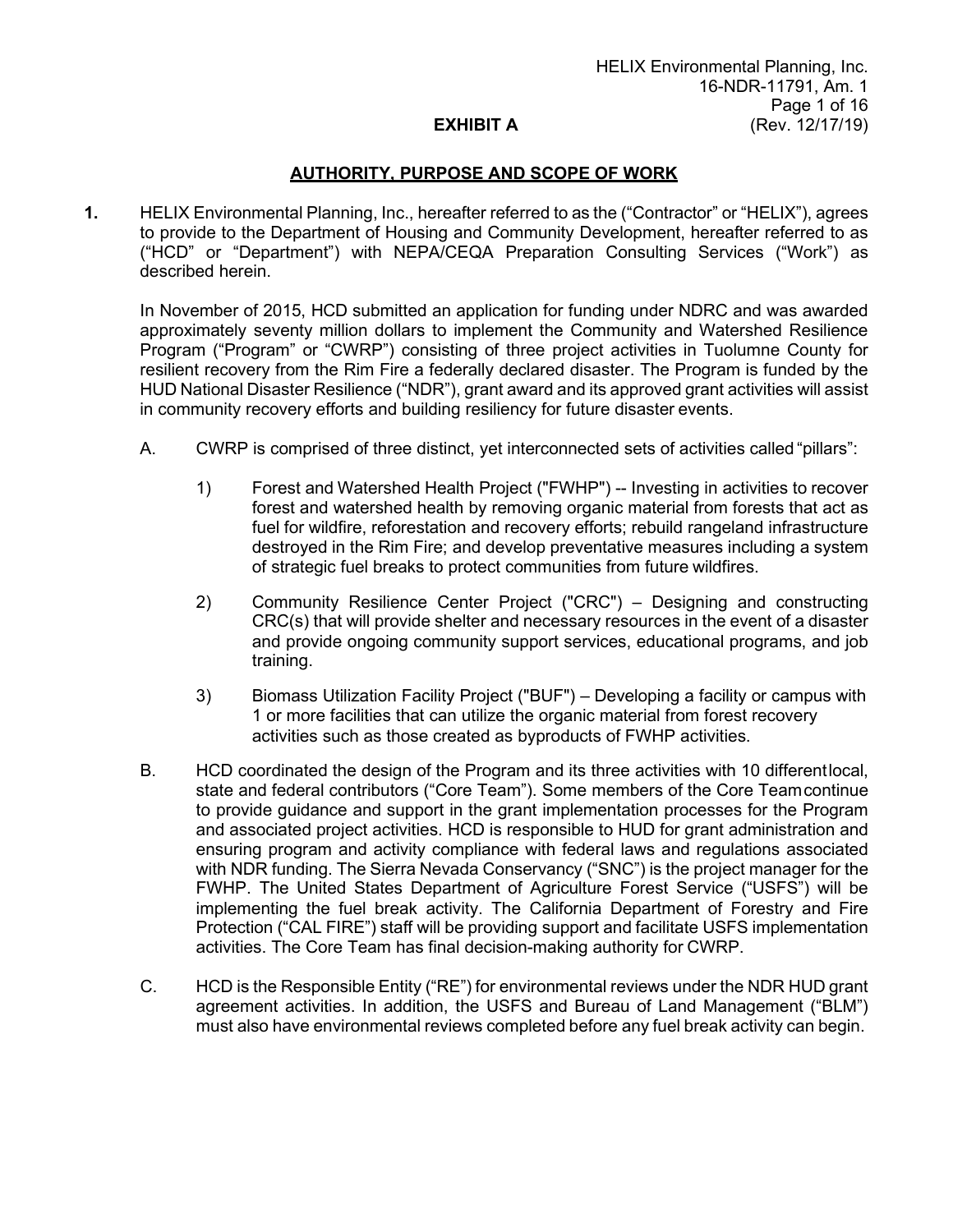**2.** Work will be provided during the hours of 8:00 am to 5:00 pm, Monday through Friday, excluding State observed holidays, as applicable.

| <b>Department of Housing and Community</b><br><b>Development</b> | <b>HELIX Environmental Planning, Inc.</b> |  |  |
|------------------------------------------------------------------|-------------------------------------------|--|--|
| Section/Unit: DFA/Contract Management                            | Section/Unit: N/A                         |  |  |
| *Contract Manager: Patrick Talbott                               | Project Manager: Catherine Silvester      |  |  |
| Address: 2020 West El Camino Avenue,<br>Suite 400                | Address: 11 Natoma Street, Suite 155      |  |  |
| Sacramento, CA 95833                                             | Folsom, CA 95630                          |  |  |
| Phone: (916) 263-2297                                            | Phone: (916) 365-8715                     |  |  |
| Email: Patrick.talbott@hcd.ca.gov                                | Email: catherines@helixepi.com            |  |  |

**3.** The Representatives during the term of this Agreement will be:

*\*HCD will have the right to change the Contract Manager from time to time throughout the term of this Agreement. Such change will not require the consent of Contractor. HCD will notify Contractor in writing of the name of the new Contract Manager within 30 days of his or her appointment to such position. Such written notice will not constitute, nor require, an amendment to this Agreement.*

## **4. Specifications and Detailed Description of Work**

Timelines presented for each Activity listed below is contingent upon the date of contract

execution and a notice to proceed provided by HCD.

## A. **Anticipated Environmental Level of Review**

The proposed fuel break work consists of removal of trees and brush along a corridor to create a wildfire defensible space for firefighters in the future. Most of the work proposed consists of expanding existing fuel breaks. No excavation or construction of structures will take place as part of the fuel break work. Based on past fuel break activities, it is anticipated that the California Environmental Quality Act "CEQA" environmental review will be at a level of Categorical Exemption. The National Environmental Policy Act "NEPA" environmental reviews will be completed at a level of Categorical Exclusion for USFS and a level of Environmental Assessment for BLM lands and the HUD finding. The final determination of level of environmental review will be made after the final scope of work is completed.

# B. **Task 1 - Project Management and Administration**

HELIX will provide project management services for the duration of the contract. This task involves coordination with the "Project Partners", specifically HCD, SNC, CAL FIRE, USFS and BLM, resource specialists, and GIS technicians. Management tasks will include developing a timeline and establishing communication frameworks and plans with each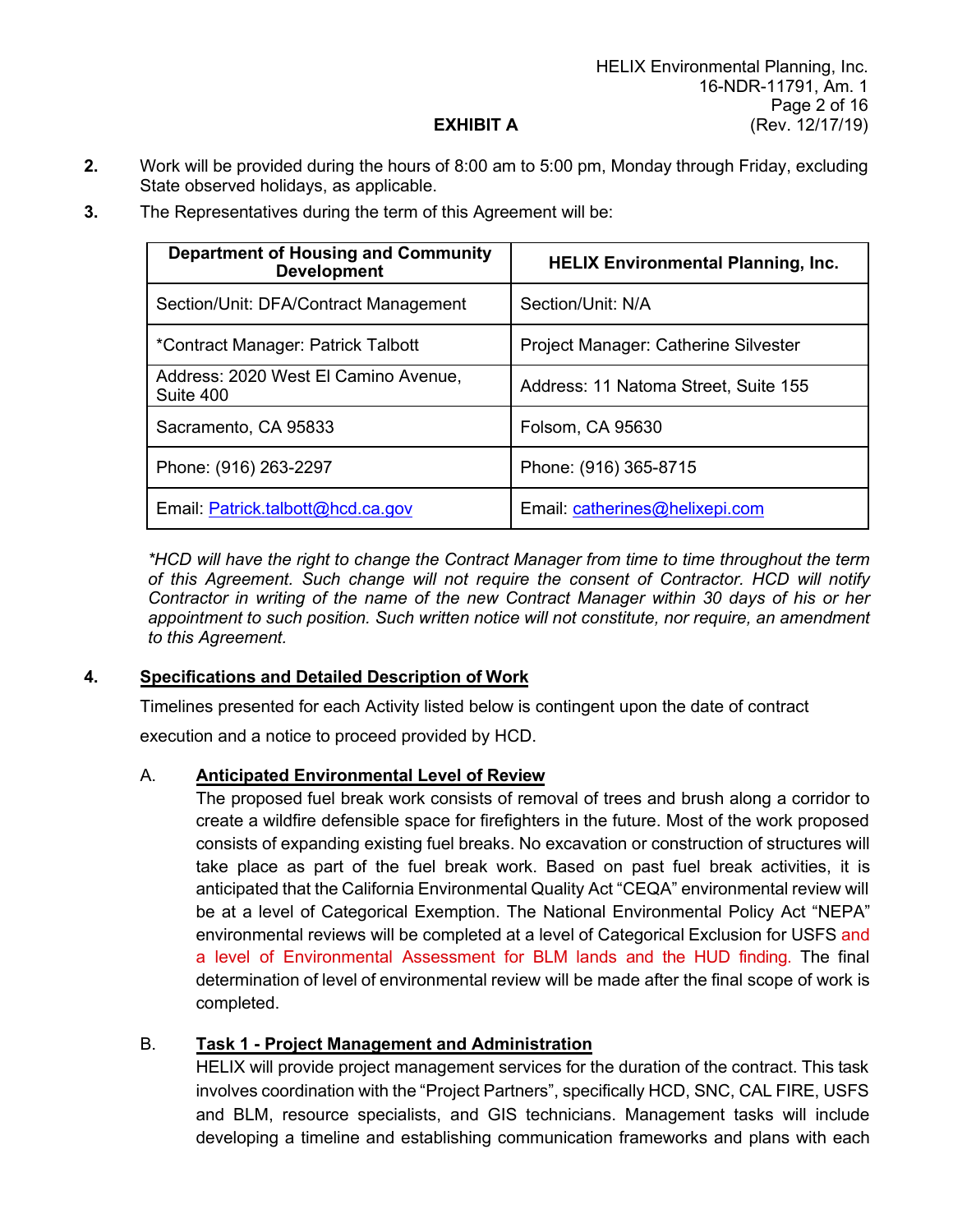Responsible Entity for completion of the environmental review processes, which will be outlined in a Project Guide (see Task 2). To ensure the project stays on track, HELIX will include coordinating regular telephone meetings for project updates. Additional communication may take form in formal or informal communication, telephone conversations, face-to-face discussions, and e-mail. A projectinitiation/kick-off meeting will be arranged, and HELIX will engage in bi-weekly meetings with the SNC Project Coordinator, and monthly meetings with the Project Partners. Other project management responsibilities include internal coordination with the HELIX Team regarding deliverables, status, and tracking the project budget and schedule. QA/QC review of all deliverables will be completed by senior staff prior to submittal to Project Partners.

This task assumes up to four in-person meetings will be attended in Sacramento at the HCD office and a field visit will be conducted by the Project Manager.

#### C. **Task 1 - Deliverables**

- Coordinate regular teleconference/meeting with Partners.
- At the conclusion of the project, provide the complete project record in electronic format to the Project Partners. Certain reference books or certain other documents will not be indexed and maintained in electronic format and will be provided electronically as a list of references.

#### D. **Task 2 - Develop Work Plan**

This task includes the initial data gathering and review, and project planning efforts. HELIX will coordinate with the Project Partners to develop plans for completion of the environmental review process, which will be outlined in a Work Plan. The Project Guide will include roles and responsibilities, key staff and responsibilities, timeline/schedule(s), and communication protocols. The Work Plan will include an assessment of existing data, preliminary identification of additional data needs for the project, and preliminary identification of the specific technical reports required, including the need for field surveys. This task includes time to coordinate with the Project Partners and private property owners for existing resource and project data in the project area.

HELIX has access to a database provided by CAL FIRE, which covers the project area and may provide some of the required information. The BLM and USFS will be responsible for providing available data of Federal Responsibility Areas in a timely fashion. HELIX will work with HCD to gather existing datafor the State Responsibility Areas. The information contained in the Project Guide will assist each of the Project Partners in determining the scope of work and area of impact associated with the environmental review.

#### E. **Task 2 - Deliverables**

• Work Plan; draft and final: HELIX will prepare the Work Plan and schedule for review and approval by the Project Partners before preparing a final version for submittal.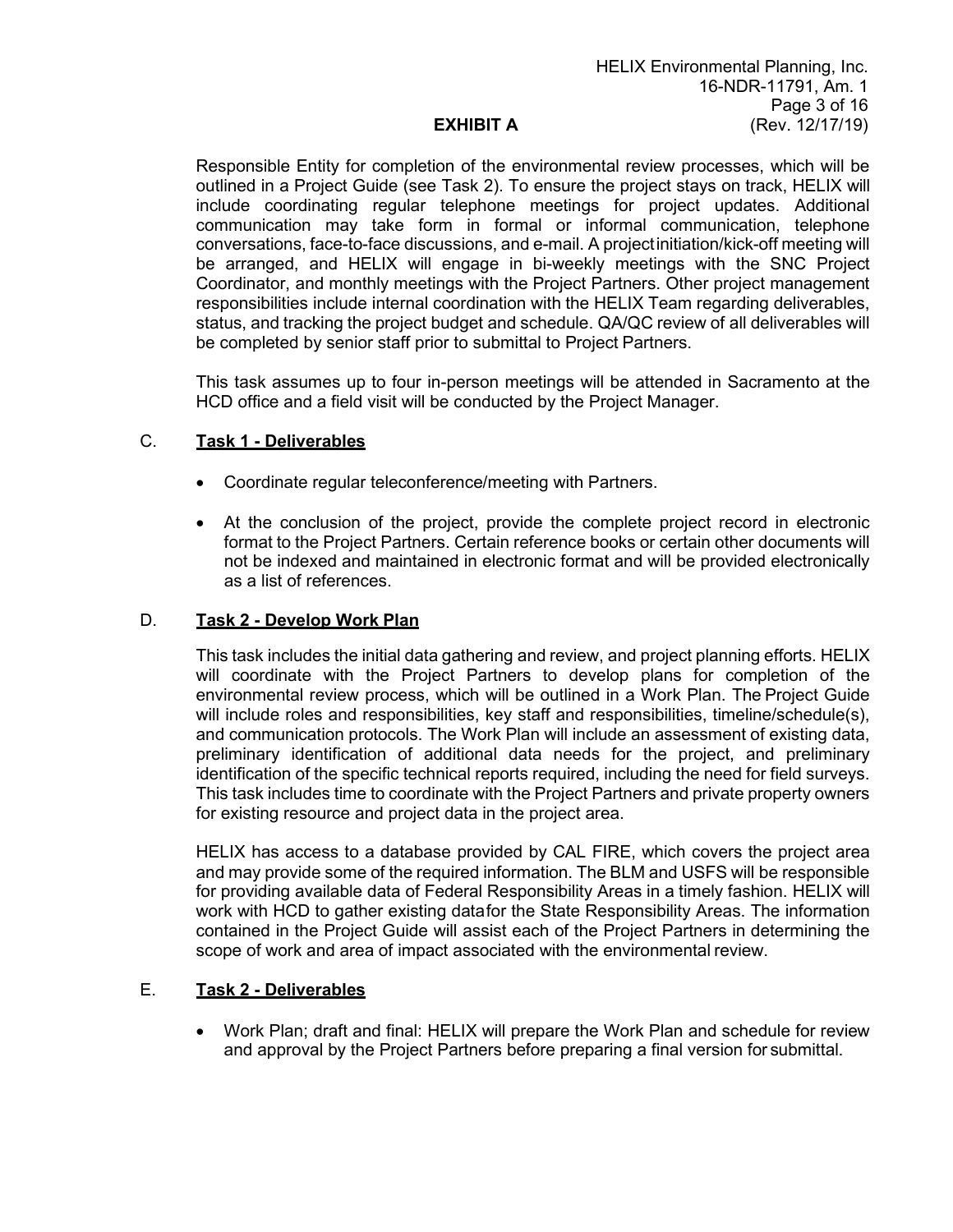# F. **Task 3 - Resource Studies**

Resource studies will be prepared for biological and cultural resources as needed for CEQA and NEPA documentation. No cadastral or transportation surveys will be conducted – the property boundaries used in mapping will be based on existing GIS data and no ground staking will be conducted. Additional assumptions are described in the following subtasks, including air quality, hazardous materials, hydrology, and wetlands. The resource studies will be prepared in support of both NEPA and CEQA evaluations.

## G. **Subtask 3.1 - Environmental Coordination**

HELIX will coordinate the team of resource specialists based on the information collected during Phase I and in accordance with the plan(s) outlined in the Project Guide. HELIX will facilitate coordination between the Project Partners and the resource specialists to determine the level of effort, approach, and documentation requirements for each of the Responsible Entities and for CEQA. The required biological and cultural field reviews and consultations with oversight agencies (U.S. Fish and Wildlife Service [USFWS] pursuant to Section 7 of the ESA [16 U.S.C. § 1531 et seq.] and the State Historic Preservation Office pursuant to Section 106 of the NHPA [36 CFR 800]) will be identified through this process. The Tuolumne River is a designated Wild and Scenic River as part of the National Wild and Scenic River System (Public Law 90-542;16 U.S.C. 1271 et seq.) and is in proximity to project fuel breaks. The need to consult with the managing agencies (BLM, National Park Service, USFS) pursuant to Section 7 of the Wild and Scenic Rivers Act (16U.S.C. 1271 et seq. as amended) will also be identified. It is anticipated that due to the limited scope of the project, potential impacts associated with air quality hazardous materials, and hydrology would be minimal and will be addressed qualitatively in the NEPA and CEQA environmental review documents. It is anticipated that impacts to wetlands would be avoided through project design and no detailed wetland mapping (formal wetland delineations) or quantification of impacts will be required.

## H. **Subtask 3.1 - Deliverables**

- Develop scope of work for resource areas, including level of effort of required field surveys and agency consultation.
- Work with specialists to complete field surveys in a timely manner, including technical studies and editorial review of reports.

## I. **Subtask 3.2 - Biological Resources**

A single Biological Technical Report will be prepared for botanical resources, terrestrial wildlife, and aquatic wildlife. Fieldwork will include habitat mapping (including identification of wetlands and other sensitive habitats), and individual surveys as described for each of the following biology-related tasks. The report will serve as the basis for NEPA and CEQA analysis. If required in support consultation with the USFWS for potential impacts to federally listed species, a Biological Assessment (BA) will be prepared in accordance with legal requirements set forth under Section 7 of the ESA (16 U.S.C 1536 (c)).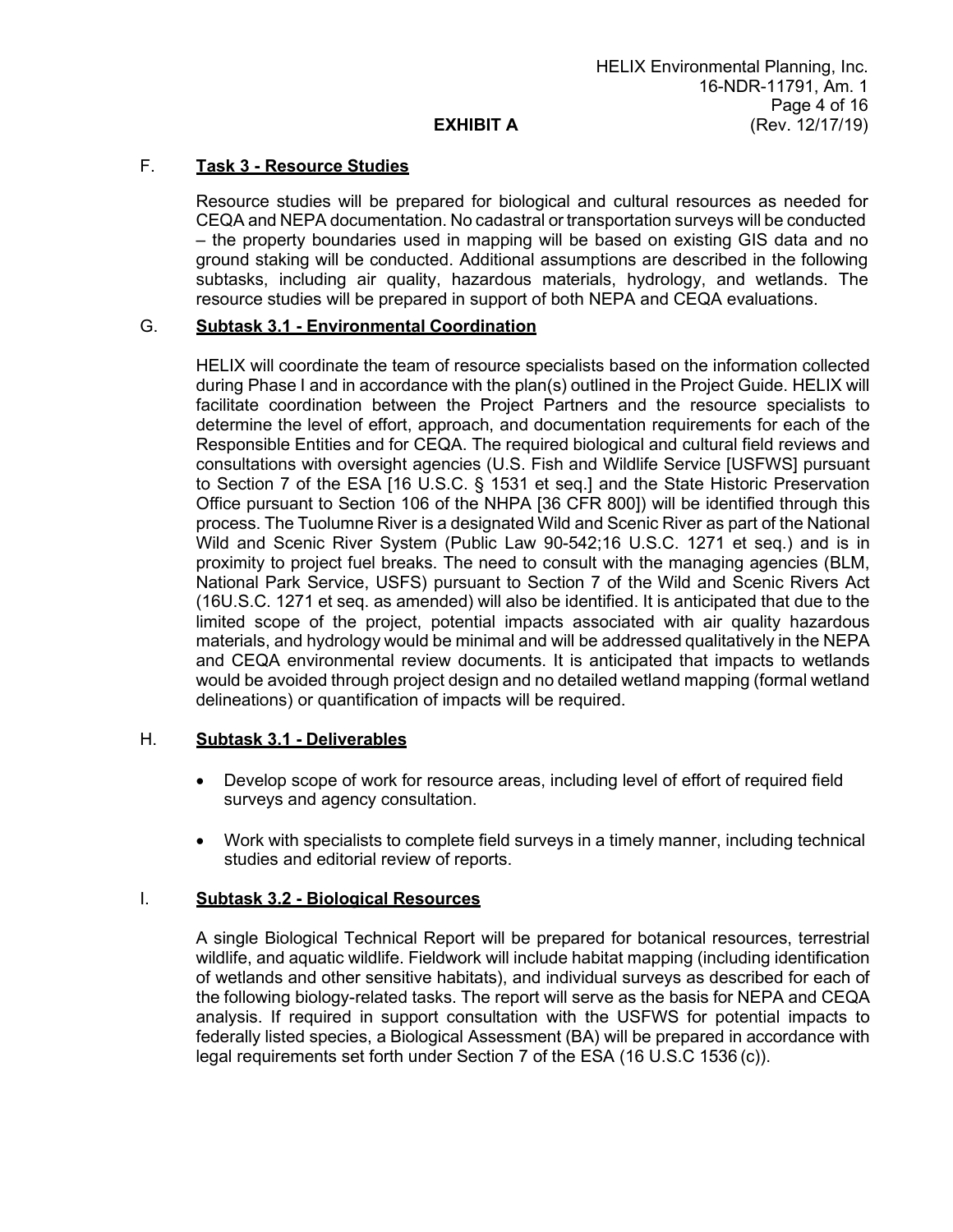#### J. **Biological Resources Database Review**

HELIX will review existing reports and documentation regarding biological resources in the project site and vicinity and conduct an in-house database search for sensitive species known to occur within the project site and vicinity. The in-house database search will include a query of the following agency lists of special-status species:

- USFS Sensitive Species;
- BLM Sensitive Species;
- USFWS Sacramento Fish and Wildlife Office;
- California Department of Fish and Wildlife's (CDFW) Natural Diversity Database (CNDDB); and
- The California Native Plant Society Rare Plant Database.

HELIX will conduct biological reconnaissance surveys of areas not previously surveyed as deemed necessary to prepare the NEPA/CEQA documents.

#### K. **Botany Biological Evaluation/Biological Assessment**

The Biological Technical Report will include an analysis of the potential for the proposed action to affect any Federally Endangered, Threatened, Proposed or Candidate plant species, or USFS Region 5 or BLM Sensitive plant species (referred to as Threatened, Endangered, and Sensitive [TES] plants). The analysis of effects on TES plants will be a three-step process. In the first step, a pre-field review will be conducted to identify all TES plant species that are known or have potential to occur in the project analysis area. This list will be developed by reviewing the USFWS List for the project analysis area, the USFS Region 5 Sensitive Species List, other available rare plant records, and reviewing habitat attributes of TES plants such as geology and soil type, elevation, aspect, slope, vegetation type, stand type (natural versus plantation), and canopy closure. The second step will involve field reconnaissance surveys to determine areas with suitable habitat for TES plants. The third step will be the effects analysis, which will determine potential direct and indirect effects to TES plants, if any, and development of design criteria to avoid or reduce impacts to TES plants. The analysis of effects on TES plants relies on the assumption that botanical surveys have been conducted within the appropriate blooming season and within the last approximately five years for the project area. If such surveys do not exist, they will be required as part of the planning process. Therefore, this scope includes a task to conduct targeted botanical surveys within portions of the project area that provide suitable habitat for TES plants if such surveys do not exist. If recent surveys exist for some or all of the project area, the botanical survey task would be adjusted to include only areas of suitable habitat where surveys have not been conducted within the last approximately five years.

#### L. **Assumptions**

Based on conversations with USFS and BLM as well as a preliminary desktop review of the existing reported occurrences of rare plants in the project area and habitat types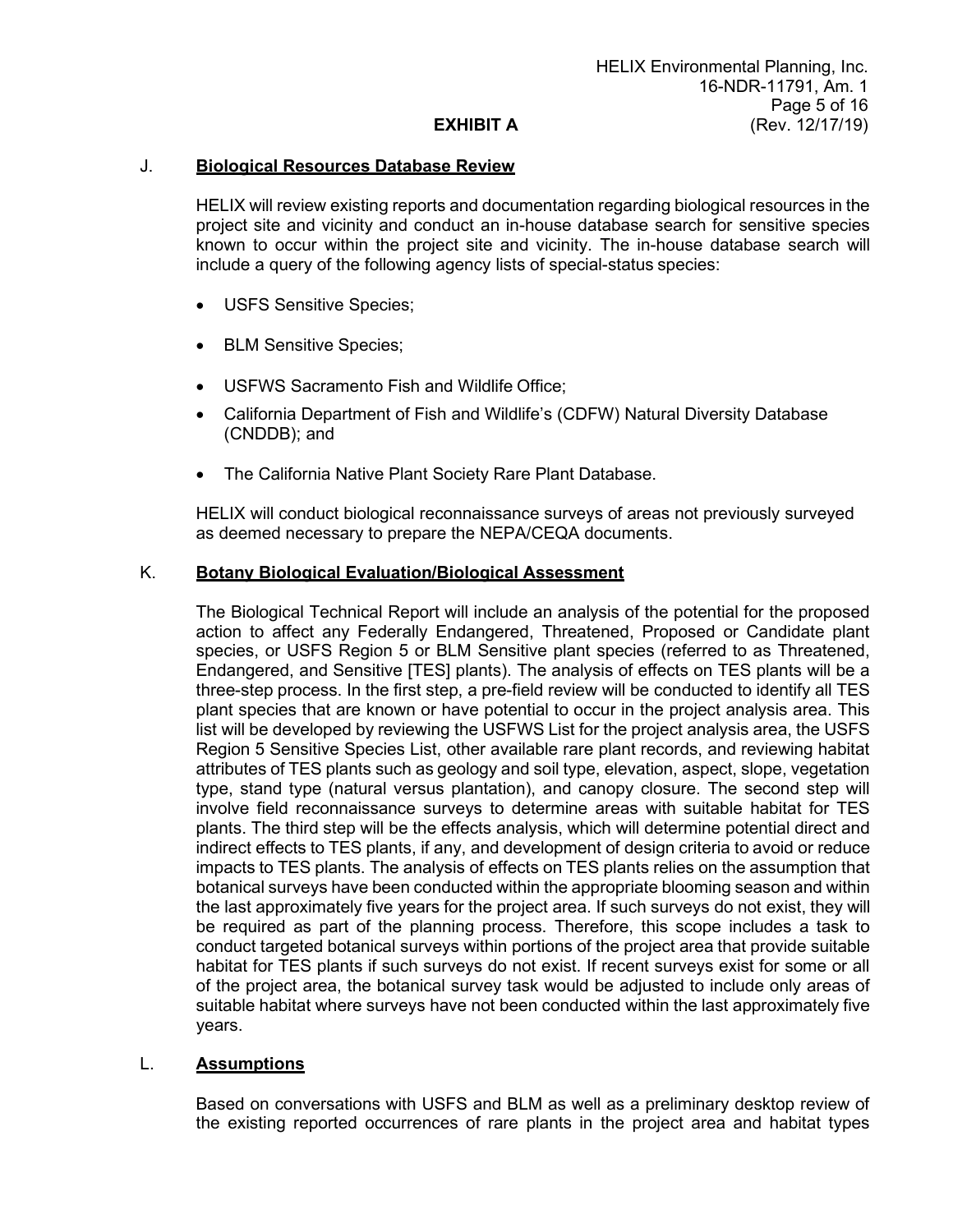present, it is assumed that targeted surveys for rare plants would be required within approximately 40 percent of the project alignment. It is assumed that the majority of USFS and BLM lands have been surveyed for rare plants within approximately the last five years and would not need additional botanical surveys as part of this project. Therefore, this scope includes floristic surveys of 40 percent of the project area conducted once in May/June timeframe to cover all of the TES plant species with the potential to occur. If targeted surveys of more than 40 percent of the project alignment are required, then a budget adjustment may be needed.

#### M. **Terrestrial Wildlife Biological Evaluation (BE)/Biological Assessment (BA)**

The Biological Technical Report will determine to what extent the proposed action may affect any TES terrestrial wildlife species or designated or proposed critical habitat of record for the project area. Based on a preliminary review of the project area, it is assumed that habitat assessments and survey data will be needed to determine potential impacts and develop design criteria for northern goshawk, California spotted owl, and great gray owl, as these three species are known to occur in the project area and immediate vicinity. Survey data according to USFS protocol would be required within an approximately 5-year period prior to commencement of the project to evaluate for these three species. This scope assumes that recent surveys exist for these three species in many of the USFS locations, so therefore includes focused surveys, in locations where they do not exist, to determine presence/absence of these species in the project area. Survey methodology will be coordinated with USFS biologists prior to implementation.

#### 1) Northern Goshawk, CDFW Species of Special Concern

To detect the presence of northern goshawk (*Accipiter gentilis*) in the project site, HELIX will conduct protocol surveys using the Broadcast Acoustical Survey method outlined in the *Northern Goshawk Inventory and Monitoring Technical Guide* (USFS 2006). This survey method is considered to be the standard survey method to efficiently detect northern goshawk over a large area. The survey boundary will extend out to 400 meters (m) beyond the project boundary and parallel transects will not exceed 250 m apart. Broadcast stations will be placed based on aerial imagery and topography of the project site to increase the travel of the broadcast. Broadcast stations will be spaced approximately 200 m apart and staggered 100 m across parallel transects and placed on digital and paper maps for surveyors. Surveyors familiar with raptors and other species of birds and wildlife in the Cascade/Sierra Nevada region will conduct surveys for northern goshawk using acoustical equipment capable of broadcasting appropriate calls during the nestling and fledgling season of northern goshawk, which is typically June 1<sup>st</sup> through August 15th. Two rounds of surveys will be required, to adequately survey the project site. To increase the potential for detection of goshawk, all surveys will be conducted in pairs and all surveys will be conducted during periods of suitable weather as outlined in the survey protocol (USFS 2006). All goshawk detections will be plotted on aerial imagery and focused searches for active nests will be determined following the review of the surveys. Results of northern goshawk surveys will be provided in a detailed technical memorandum detailing the methods and results of the surveys. The budget for this task assumes that one set of parallel transects would be conducted in areas where they don't exist based on USFS reports, and as needed, if habitat exists, on BLM and private lands. The budget for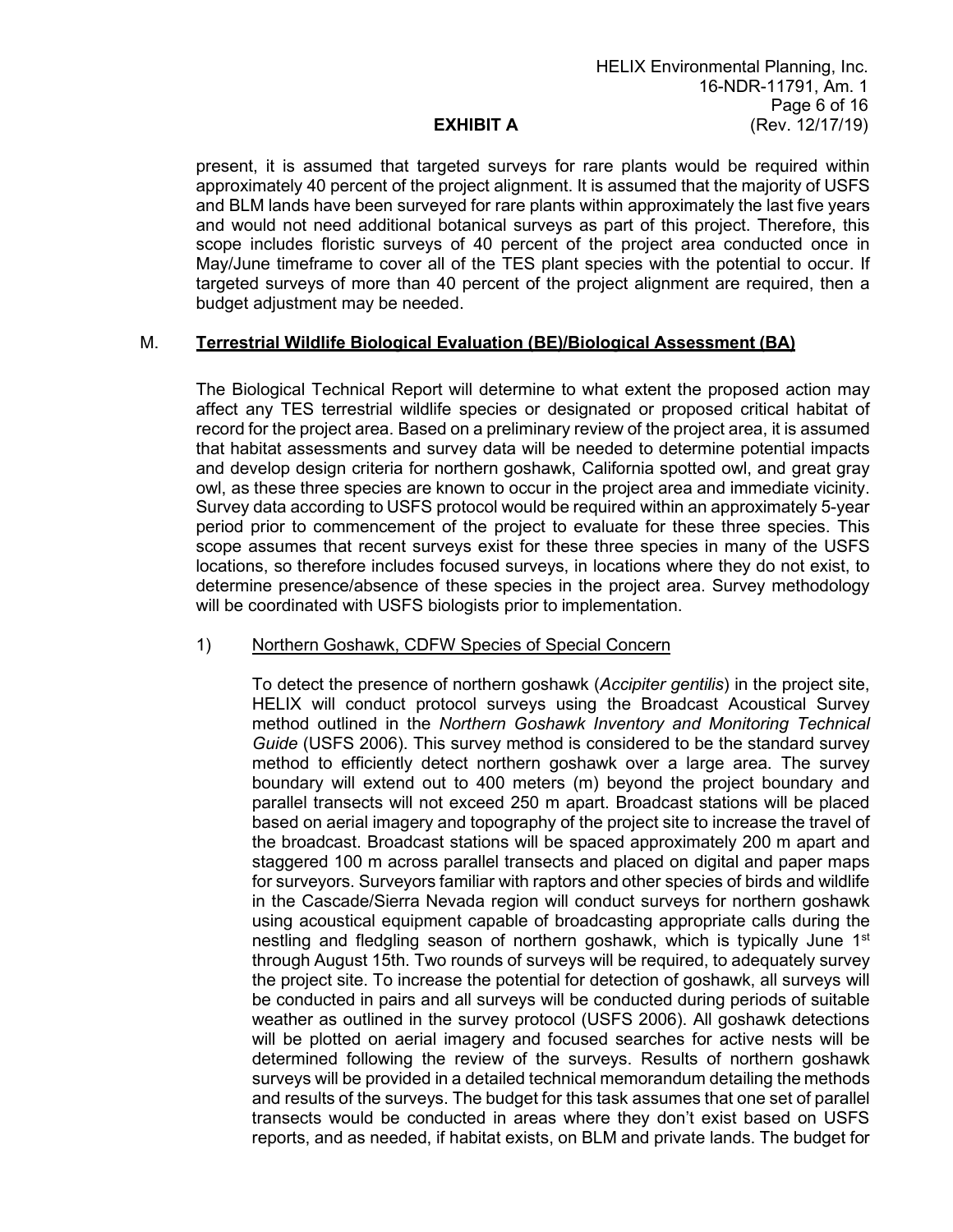this task is based on our best professional opinion of the level of effort required to adequately survey the project alignment for this species based on a desktop review. If surveys of more than 60 percent of the project alignment is required, additional transects are required, or numerous goshawks are detected during the acoustical surveys and return visits are required to locate multiple nests, an augment would be required.

#### 2) Great Gray Owl, State- Listed

To detect the presence of great gray owl (*Strix nebulosa*) in the project site, HELIX will conduct protocol surveys using adapted methods outlined in the *Survey Protocol for the Great Gray Owl in the Sierra Nevada of California* (USFS 2000). HELIX will complete one transect along the centerline of the project site where habitat is suitable with a focus along roadways to safely survey at night. Broadcast stations will be placed based on aerial imagery, topography, and along roads of the project site. Broadcast stations will focus on edge habitats where meadowsor clearings are abutted to forest. Broadcast stations will be spaced at varied intervals to accommodate terrain, but generally 160 m to 240 m apart and placed on digital and paper maps for surveyors. Surveyors familiar with owls, raptors, and other species of birds and wildlife in the Sierra Nevada region will conduct surveys for great gray owl using acoustical equipment capable of broadcasting appropriate calls during either the early nesting season (until brooding period) or the late nesting season (brooding and fledgling period). The survey will be completed within six days as required per protocol. One round of surveys will be conducted at the project site. To increase the potential for detection of great gray owl, all surveys will be conducted in pairs and all surveys will be conducted during periods of suitable weather. All great gray owl detections will be plotted on aerial imagery and focused daytime searches for great gray owl will be attempted within 48 hours of a response during the evening surveys per the protocol (USFS 2000). If a great gray owl is observed, additional time will be required to determine the status of the owl and whether it is a resident bird, or part of a nesting pair. Results of great gray owl surveys will be documented on data sheets during the surveys and provided in a detailed technical memorandum detailing the methods and results of the surveys. The budget for this task assumes that one transect would be conducted in areas where surveys are needed based on USFS reports, and as needed, if habitat exists, on BLM and private lands. The budget for this task is based on our best professional opinion of the level of effort required to adequately survey the project alignment for this species based on a desktop review of species occurrences and habitats present. If surveys of more than 40 percent of the project alignment is required, additional transects are required, or multiple return visits are required to locate and determine the status of a great gray owl documented along the alignment, an augment would be required.

#### 3) California Spotted Owl, CDFW Species of Special Concern

Acoustical surveys for California spotted owl (*Strix occidentalis*) will be conducted at intervals along the project alignment as determined during reconnaissance surveys using similar methods to the great gray owl surveys. Results of California spotted owl surveys will be documented on data sheets during the surveys and provided in a detailed technical memorandum detailing the methods and results of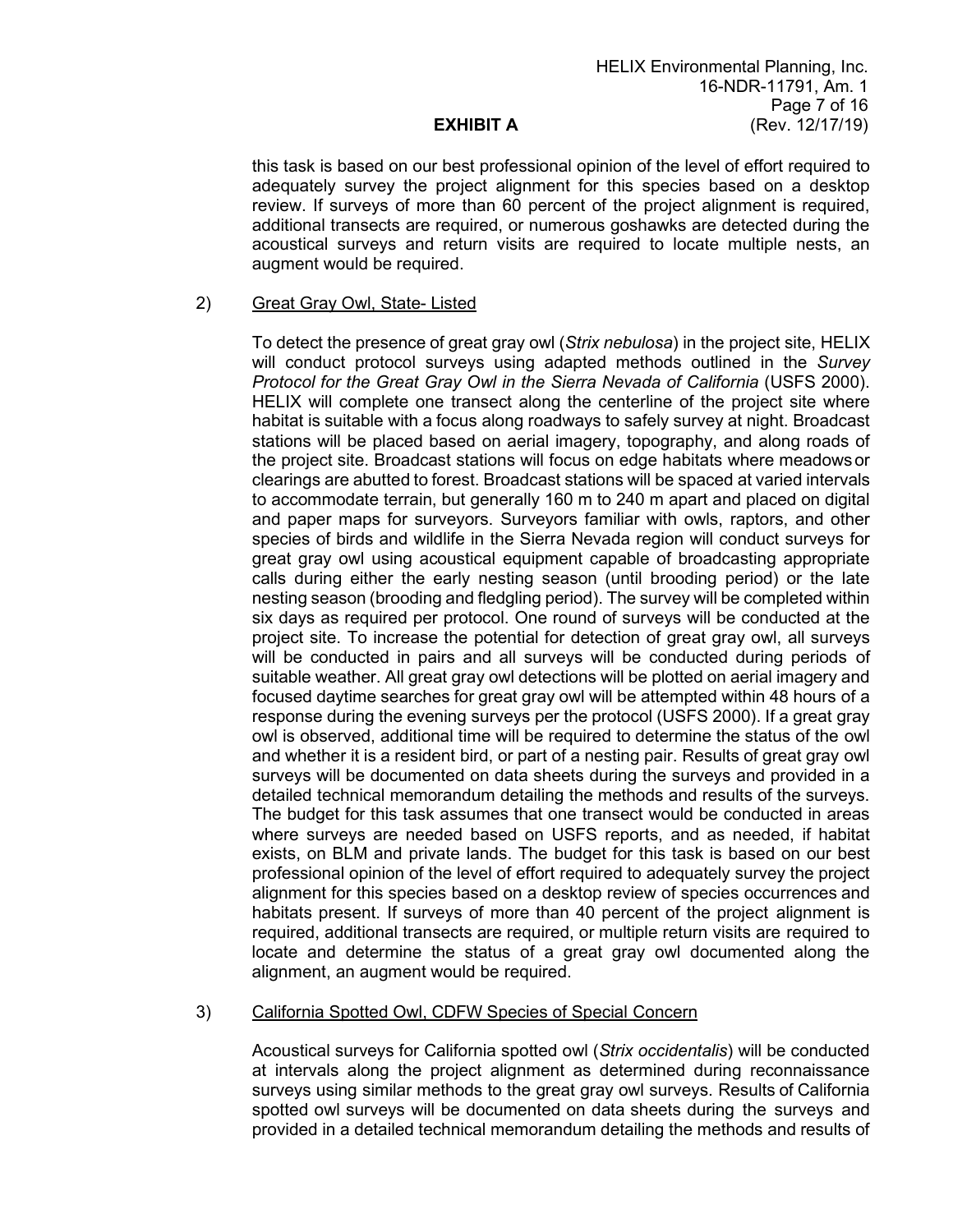the surveys. The budget for this task assumes that California spotted owl surveys can be conducted concurrently with other raptor surveys. If California spotted owl surveys cannot be conducted concurrently with other raptor surveys due to agency direction, an augment would be required.

#### N. **Aquatics Biological Evaluation/Biological Assessment**

The Biological Technical Report will review the Project in sufficient detail to determine to what extent the proposed action may affect any threatened, endangered, proposed, and sensitive (TES) aquatic wildlife species or designated or proposed critical habitat of record for the project area. HELIX will review USFWS lists, CDFW CNDDB occurrences, and the USFS database of wildlife detections and management areas for the project area as well as aerial photos, vegetation data, and other publicly available data for the project area to determine TES with the potential to occur in the project area and/or be impacted by the project. The BA/BE will include an effects analysis and design criteria to reduce and/or avoid impacts to TES. Based on a preliminary desktop review and discussions with USFS, California red-legged frog (*Rana draytonii*; Federal Threatened), foothill yellow-legged frog (*Rana boylii; State Candidate for Listing),* and western pond turtle (*Emys marmorata*; CDFW Species of Special Concern) are known to occur in the project region. Some intermittent or ephemeral drainages and wet meadows that could provide habitat for these species are present in and near the project area. The Biological Technical Report will include a discussion of these species and design criteria: to avoid impacts to these species and their habitats, if pertinent. The need for focused surveys for these species is not anticipated and not included in the scope of work for this task.

## O. **Wetlands and Sensitive Habitats**

Existing wetland and habitat mapping databases will be reviewed to determine the extent of mapped wetlands and other sensitive habitats in the project area. Notable habitats will be mapped in the field during other fieldwork and will be depicted in a map, which will be used to refine treatment areas based on the sensitivity of the resource. The Biological Technical Report will include a description of the habitats present and areas needing to be avoided or treated using specific parameters to protect the resources (Riparian Conservation Area, Wetland Protection Zones, riparian buffers, etc.).

#### P. **Noxious Weed Risk Assessment**

HELIX will prepare a Noxious Weed Risk Assessment to evaluate the effect of the proposed project on California Department of Food and Agriculture (CDFA) listed noxious weeds and other invasive non-native plant species. The assessment will be prepared by a qualified botanist and will include a reconnaissance survey of areas at high risk for containing noxious weeds. Areas of noxious weeds will be mapped. The assessment will follow the direction in the Forest Service Manual section 2080, Noxious Weed Management (amendment effective since 11/29/95; USDA Forest Service 1991), which includes a policy statement calling for a risk assessment for noxious weeds to be completed for every project.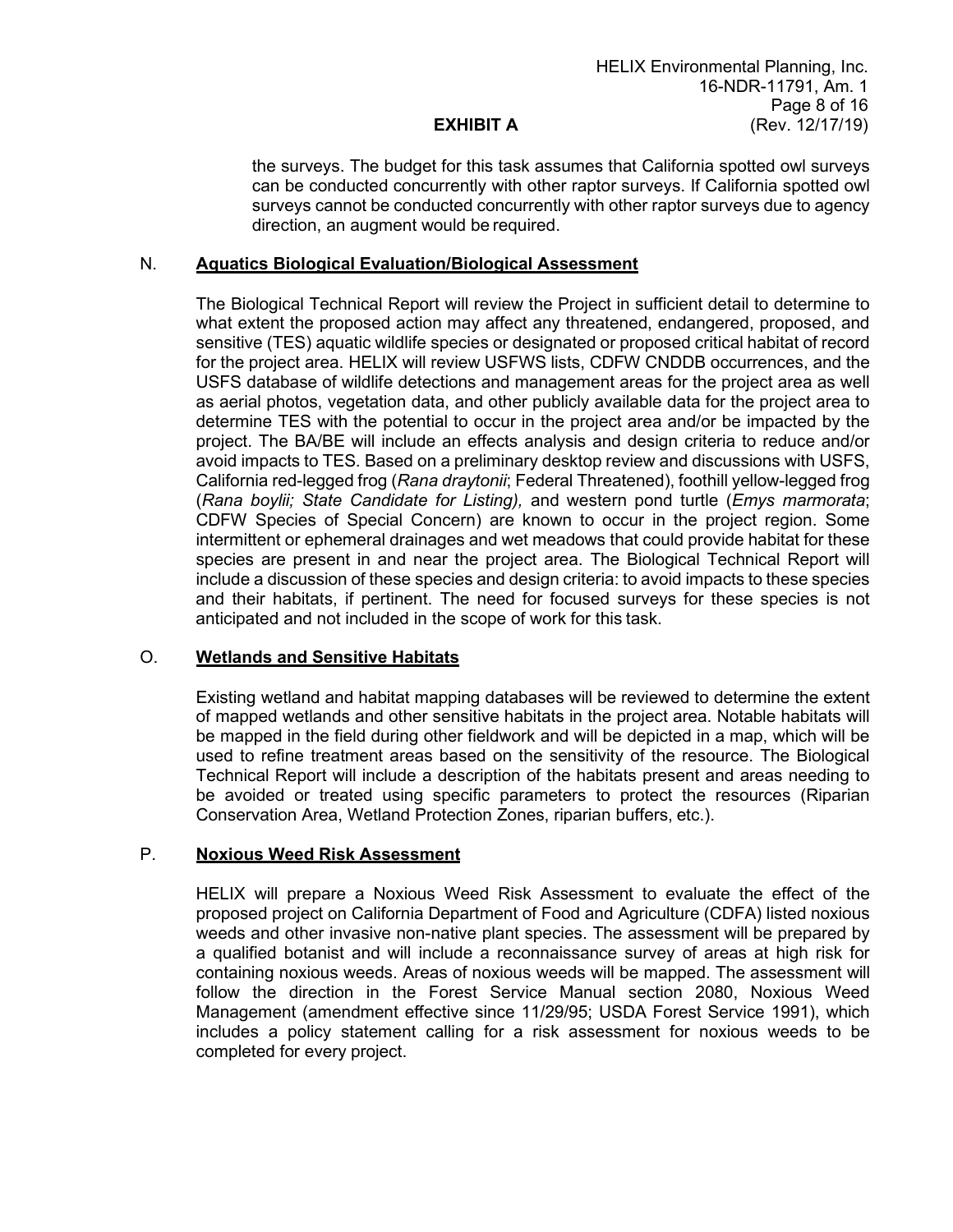# Q. **Assumptions**

The Responsible Entities will initiate consultation with USFWS, as needed. HELIX will provide technical support for the consultation process.

# R. **Subtask 3.2 - Deliverables**

- Biological Technical Report; draft and final.
- BA; draft and final (if needed).
- Noxious Weed Risk Assessment Report and Mapping

# S. **Subtask 3.3 - Cultural Resources**

- 1) Cultural Resources Record Searches
	- a) HELIX will conduct a records search at the Central California Information Center (CCIC) located at California State University, Stanislaus. The records search will include reviews of the following:
		- U.S. Geological Survey (USGS) topographic maps where archaeological sites are mapped;
		- Department of Parks and Recreation (DPR) archaeological site records; data from previous surveys and research reports;
		- historic maps;
		- the Historic Property Data File;
		- the National Register of Historic Places;
		- the California Register of Historical Resources; and
		- listings of California Historical Landmarks and Points of Historical Interest.
	- b) The records search will capture all documented cultural resources within 0.25-mile of the centerline of each fuel break. HELIX consulted with CCIC during preparation of their proposal, and CCIC provided an estimate which was used in determining the costs for this task. This Scope of Work also includes costs for conducting in-person records searches at the Stanislaus National Forest office in El Dorado Hills, California, and the BLM field office in Sonora, California. Additionally, a letter will be sent to the Native American Heritage Commission (NAHC) requesting a search of their Sacred Lands File (SLF) for Native American sites or resources that may be within or adjacent to the project area. From the Native American representatives list provided by the NAHC, letters will be sent to each tribal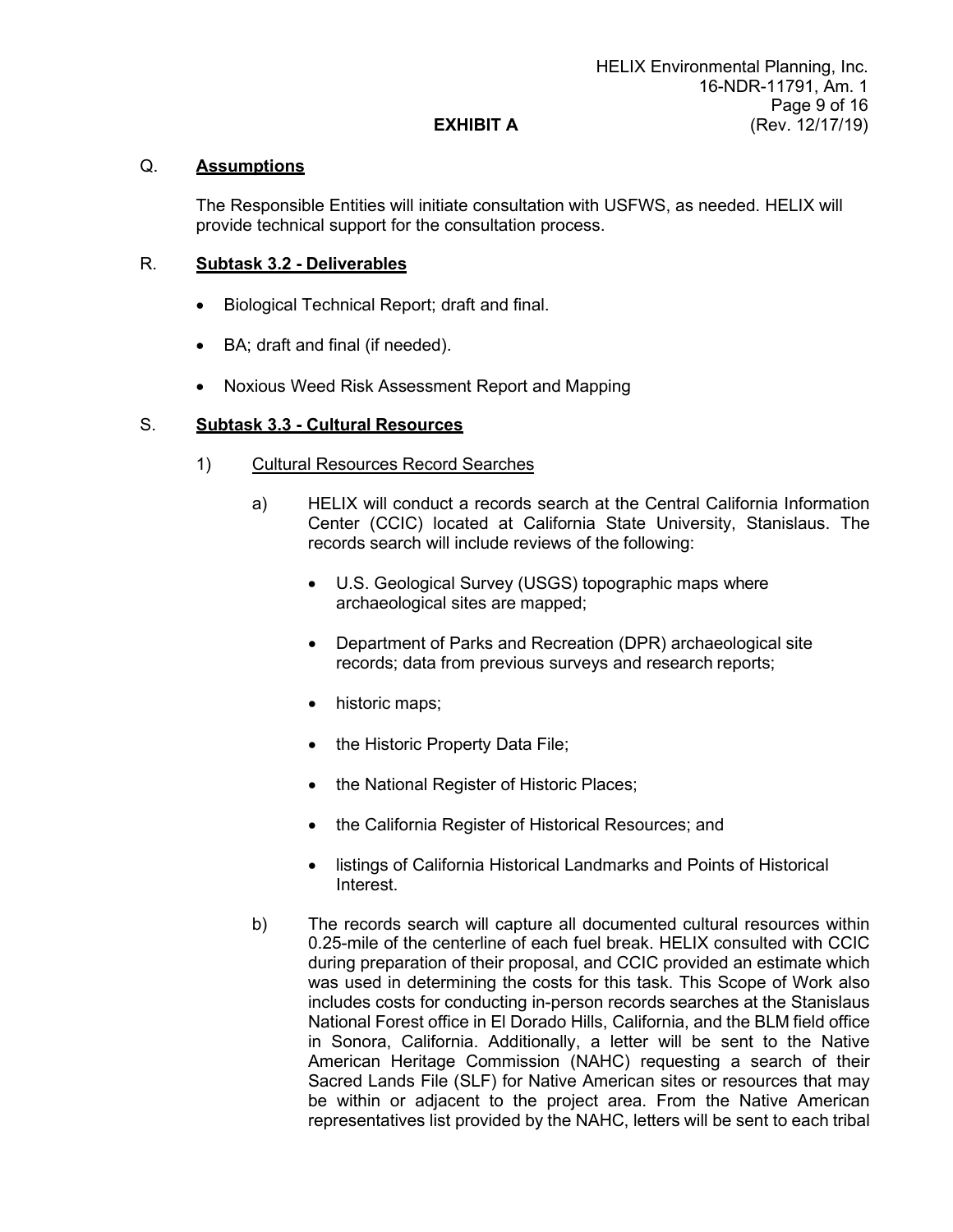representative requesting additional information or concerns they may have about the proposed project. These letter requests are for informational purposes only and are not part of the AB 52 consultation process. AB 52 consultation is assumed, to not be, needed because the project is anticipated to be exempt from CEQA.

#### 2) Cultural Resources Field Survey

HELIX archaeologists will conduct an intensive pedestrian survey of each of the

seven fuel breaks in order to characterize any extant archaeological sites, artifacts,

or structures more than 45 years old. The survey will consist of a pedestrian walk-

over of each fuel break using standard 20-meter parallel transects.

Previously recorded sites will be relocated and updated and unanticipated discoveries will be documented as described below:

#### **Relocate and Update 85 Existing Sites**

To update each previously recorded site:

- Using GIS shapefiles provided by SNF and CCIC, relocate each site in the field.
- Confirm the accuracy of the locational data.
- Relocate enough of the site's artifacts, artifact concentrations, and features to confirm that the site boundary remains valid as previously mapped.
- If new artifacts or features are found outside of the previously mapped boundary, establish a new boundary to encompass the finds.
- If the boundary was revised in the field, record a new boundary with GPS and produce a hand-drawn sketch map in the field.
- Complete an SNF Heritage Resources Monitoring Record or Department of Parks and Recreation (DPR) Continuation Sheet and attach pictures depicting the site's current condition.
- If the site's boundary has been revised or new features have been added within the site's boundary, complete a SNF Site Record form or DPR Archaeological Site form and attach a sketch map and photographs.

#### **Unanticipated Discoveries (Approximately 16 New Sites)**

If a previously undiscovered archaeological site is found:

- Document locations of individual artifacts, artifact concentrations, and features with a sub-meter GPS unit, and complete a hand-drawn sketch map with the same information.
- Establish a site boundary and record it using GPS and sketch map.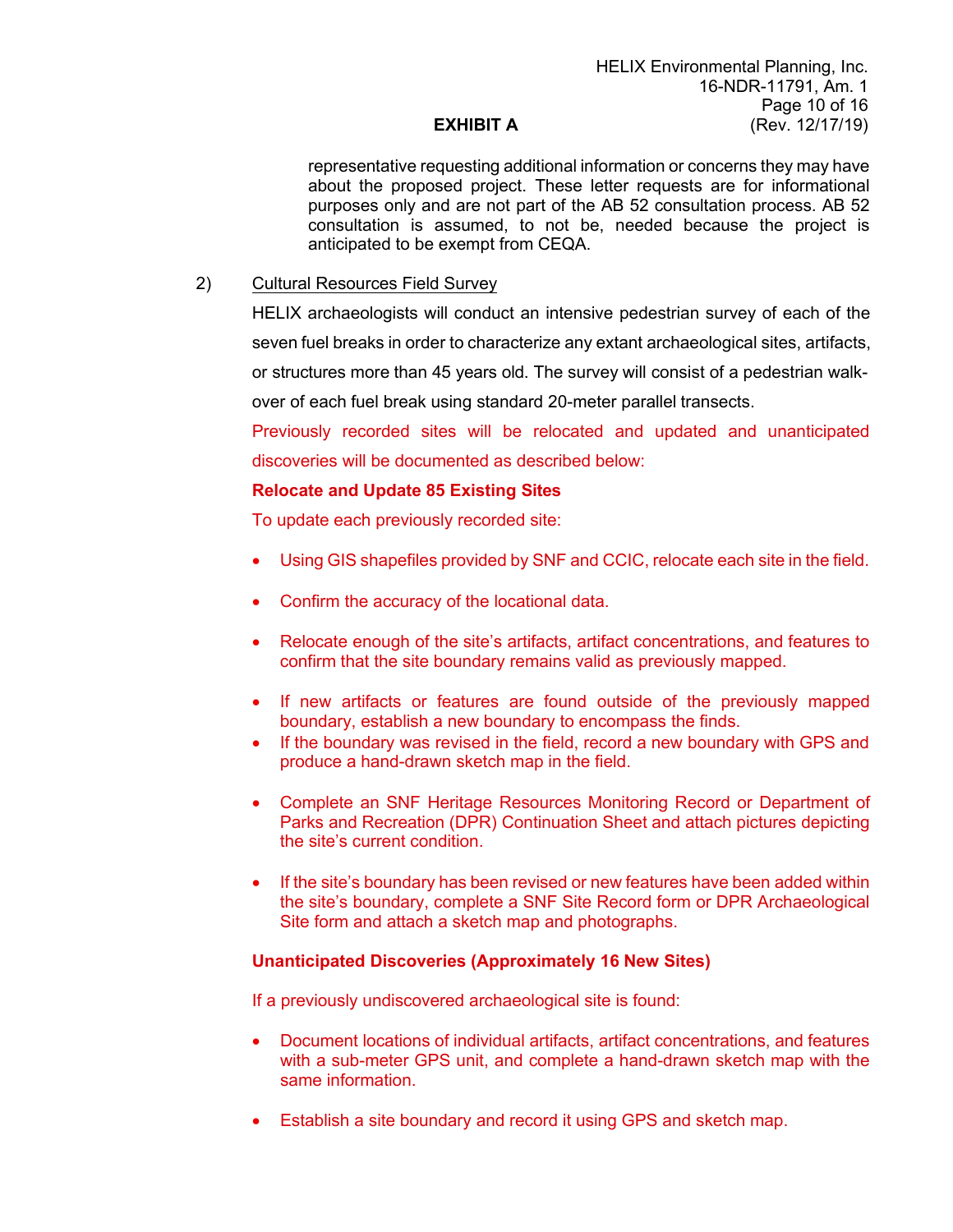- Collect basic metric and qualitative attributes for all formed tools and temporally diagnostic items.
- Photograph all diagnostic artifacts, artifact concentrations, cultural features, and site overviews.
- At prehistoric sites, conduct basic *in situ* analysis of formed tools, temporally diagnostic items, and debitage.
- At historic sites, record and photograph chronologically diagnostic items in enough detail to estimate a period of use of the site.
- Fully document each site's current condition, including any disturbances or loss of integrity that the site has suffered.
- Back up all electronic data on paper forms to ensure that no data are lost in the event of an equipment malfunction.
- Documented each newly encountered site on SNF Site Record forms or DPR Primary and Archaeological Site Forms. These may be supplemented by SNF Historic Trail, Road, or Highway System Segment Record forms; Railroad Grade Segment Record forms; or other SNF or DPR forms, as appropriate. Completed forms will include location and sketch maps, site and artifact photographs, and tables or text describing individual artifacts and features.

#### 3) Cultural Resources Inventory Report

A Cultural Resources Inventory Report, compliant with CEQA and Section 106 of the NHPA (Section 106), will be prepared upon completion of the survey. The report will include brief historic and prehistoric background sections, the results of the records search and Native American outreach, cultural survey findings, and maps depicting the project area and all areas surveyed. The report will also include: Recommendations for further study, evaluation, or mitigation of any cultural resources that may be affected by the proposed project; Land ownership of all survey area sections and any associated cultural resources will be clearly indicated in text, tables, and maps; Summary descriptions of each previously recorded and newly recorded archaeological site; A map set, appended to the report, that depicts the locations and boundaries of each previously recorded and newly recorded site; Analysis of impacts describing potential project impacts to each previously recorded and newly recorded site; Avoidance, minimization, and/or mitigation recommendations for each previously recorded and newly recorded site. Once finalized, a copy of the report and any new or updated site records will be filed with the CCIC.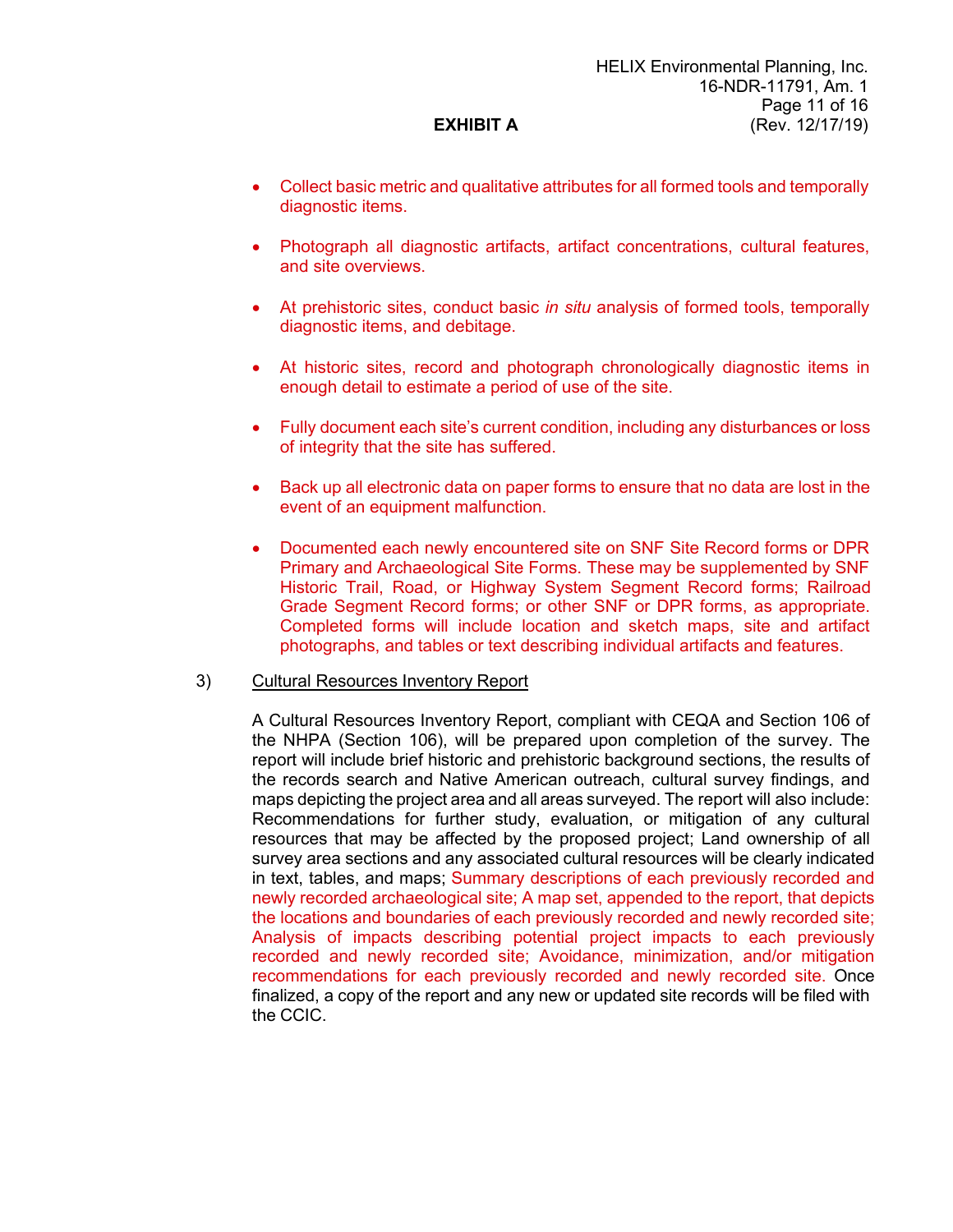# 4) Assumptions

- Native American consultation associated with Section 106 compliance will be conducted by the Responsible Entities. No tribal consultation pursuant to AB 52 is expected because the project is anticipated to be exempt from CEQA. Upon request, HELIX will assist in the administrative tasks associated with tribal notification, consultation, and documentation for the project's administrative record.
- Portions of fuel breaks with slopes greater than 15 degrees will not be surveyed due to safety reasons, and because the likelihood of encountering cultural resources in these areas is low.

## T. **Subtask 3.3 - Deliverables**

Cultural Resources Inventory Report; draft and final.

## ARPA Application Form to USFS

## U. **Task 4 - NEPA/CEQA**

The purpose and need and proposed action will be prepared by the USFS for use by HELIX. The purpose and need and proposed action provided will be in final format and sufficient in detail to support the CEQA and NEPA analyses and decisions.

## V. **Subtask 4.1 - NEPA**

- 1) HELIX will organize, prepare, and edit separate NEPA documents for each Responsible Entity (BLM, USFS, HCD) in accordance with NEPA regulations and the applicable NEPA policy for the Responsible Entity. The NEPA environmental reviews will be completed at a level of Categorical Exclusion for the USFS, and Environmental Assessments will be prepared for both HCD and for the BLM. HELIX will coordinate with the Responsible Entity to ensure the appropriate form and/or document is being provided and is consistent with the requirements of the Responsible Entity. Part of the NEPA process will include an evaluation of the existing NEPA analysis documents covering the project area.
- 2) Documentation of NEPA of adequacy of the existing documents will be provided, as appropriate. For HCD, the documents will follow the CEQ Regulations, and 24 CFR 58 for NEPA environmental analysis. A HUD Statutory Checklist will be prepared, and the EA will consist of completed HUD Environmental Assessment Form Determinations and Compliance Findings for HUD-assisted Projects (24CFR Part 58). A finding of no significant impact (FONSI) is anticipated and will be prepared. No partner worksheets will be prepared.
- 3) For the BLM, the documents will follow the CEQ Regulations, BLM NEPA Manual Handbook H-1790-1, Departmental Manual Part 516 Chapter 11. The EA will be consistent with the procedures and content described in Chapters 6 and 8 of the BLM NEPA Manual Handbook H-1790-1. A FONSI is anticipated and will be prepared, and a decision record will be prepared. No public scoping documents are anticipated and are not included in this scope of work.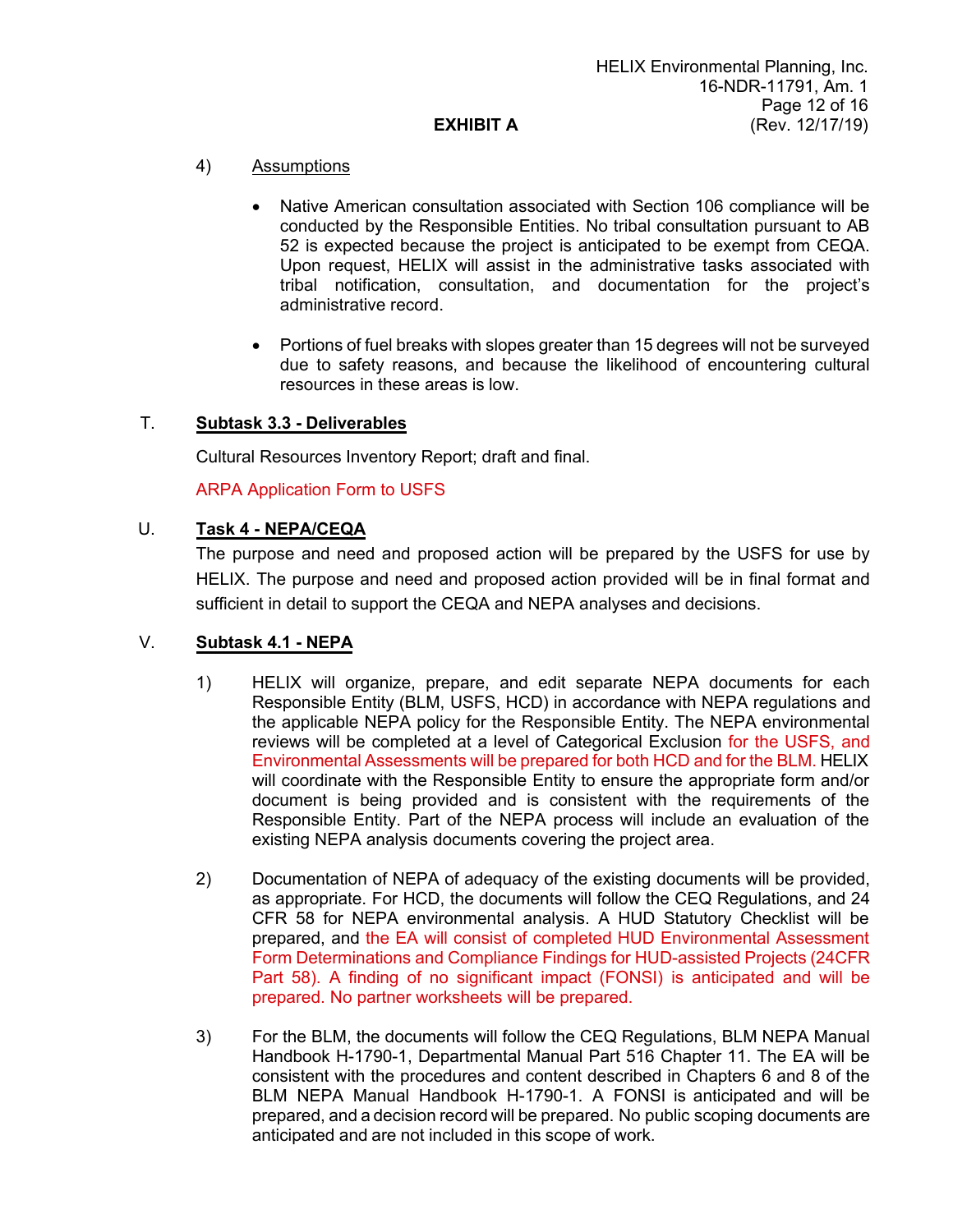- 4) For the USFS, the documents will follow the CEQ Regulations, USFS Manual 1950, Handbook 1909.15, 36 CFR 220, and 36 CFR 218 for NEPA implementation. A Decision Memorandum will be prepared.
- 5) HELIX will provide responses to public comments on the EAs. Due to the nature of the work, it is assumed there will be between five to 10 public comments that will need to be responded to and HCD and BLM staff will assist with responses. Based on EA requirements, no public hearing is needed for either HCD or BLM environmental review records. This scope of work does not include attending public hearings.

#### W. **Subtask 4.1 - Deliverables**

- Draft and Final NEPA Categorical Exclusion document for USFS; Determination of no extraordinary circumstances
- Draft and Final NEPA Environmental Assessment for BLM; Finding of No Significant Impact (FONSI); Decision Record
- Draft and Final HUD Statutory Checklist; Draft and Final NEPA Environmental Assessment Form for HUD-assisted Projects for HCD; Finding of No Significant Impact (FONSI)
- Responses to public comments on EAs, in coordination with BLM and HCD

## X. **Subtask 4.2 - CEQA**

HELIX will organize, prepare, and edit a CEQA document for the CEQA Lead Agency (HCD) in accordance with current CEQA statutes and guidelines. It is assumed that the CEQA environmental review will be completed at a level of Categorical Exemption. This task includes preparation of the Categorical Exemption and the Notice of Exemption. The CEQA document prepared may follow the format of the CAL FIRE CEQA environmental review report for Categorical Exemptions.

#### AA. **Subtask 4.2 - Deliverables**

- Categorical Exemption; draft and final.
- Notice of Exemption; draft and final.
- File Notice of Exemption with State Clearinghouse

#### **5. Performance Requirements/Milestones and Penalties**

A. Per Federal Register Notice FR-5936-N-01, all Agreements which are paid for with NDR funding must have performance milestones and penalties. The performance milestones listed below are only for key components of the Work, therefore do not reflect all Work and deliverables listed above.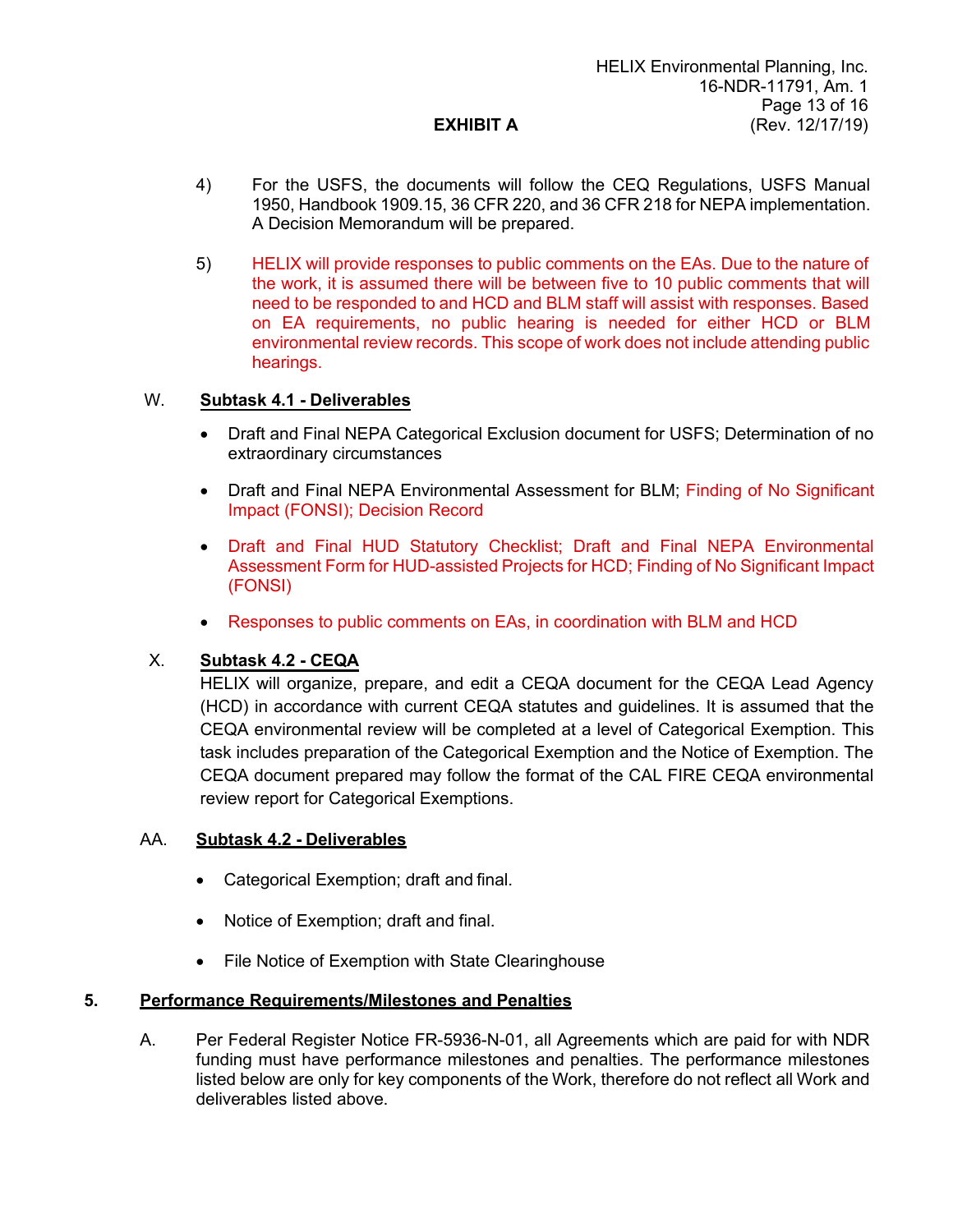- B. The following are the performance milestones included in this Agreement and are based on the schedule included below:
	- 1) Contractor team of staff will meet in person or via conference call at least quarterly with SNC and HCD staff during the term of the Agreement.
	- 2) At least 30 days after DGS Approval of this Agreement, the Contractor will convene a kick-off meeting with SNC, HCD, USFS and BLM staff. This meeting will allow for introductions and establishment of working relationships among Contractor staff and agencies they will be working for. The Contractor will lay out their methodology for conducting the reviews and interview agency staff for resources available in completing the ERRs.
	- 3) At least 60 days after DGS approval of this Agreement, Contractor will have conducted an initial review of the project sites and confirmed the level of NEPA and CEQA reviews for each agency. The Draft Work Plan will be distributed to the Project Partners within 90 days of DGS approval of this agreement. Completion of the Draft Work Plan is partially contingent on the Project Partners providing existing information/survey and project data for the project area.
	- 4) At least 180 days after DGS approval of this Agreement, Contractor will have conducted all field surveys and provided Project Partners with information required to initiate Section 106 Tribal Consultation. Under this Amendment, the time frame has been extended to at least 100 days after DGS approval of this Amendment.
	- 5) At least 365 days after DGS approval of this Agreement, Contractor will have all NEPA and CEQA ERR reviews completed for each of the three agencies (although the statute of limitations/appeals timeframe may not be complete). Under this Amendment, the timeframe has been extended to at least 180 days after DGS approval of this Amendment.
- C. HCD reserves the right to withhold ten percent of Contractor's payment amount if any of the performance milestones listed above are not reached. Such retained amount will be withheld until Contractor documents to the satisfaction of HCD that they have come into compliance with the performance milestones. Contractor will be excused from the performance obligations of Section 5.B above, to the extent that Contractor's noncompliance of a given performance milestone is the result of HCD's failure to timely perform under this Agreement and such failure prevented Contractor from timely satisfying the applicable performance milestone.

# **6. Effective Date and Term**

- A. This Agreement is effective upon approval by the Department of General Services (DGS). The termination date of this Agreement is June 30, 2021. No services will be provided before approval by DGS, or after the termination date.
- B. HCD reserves the right to amend this Agreement at any time during this Agreement term. The amendment may add funds not to exceed 30 percent of the Original Agreement, as stated in Exhibit B and may extend the term of this Agreement for an additional year, should it become necessary to complete the agreed upon Work and upon approval by DGS. This option has been fulfilled with this amendment.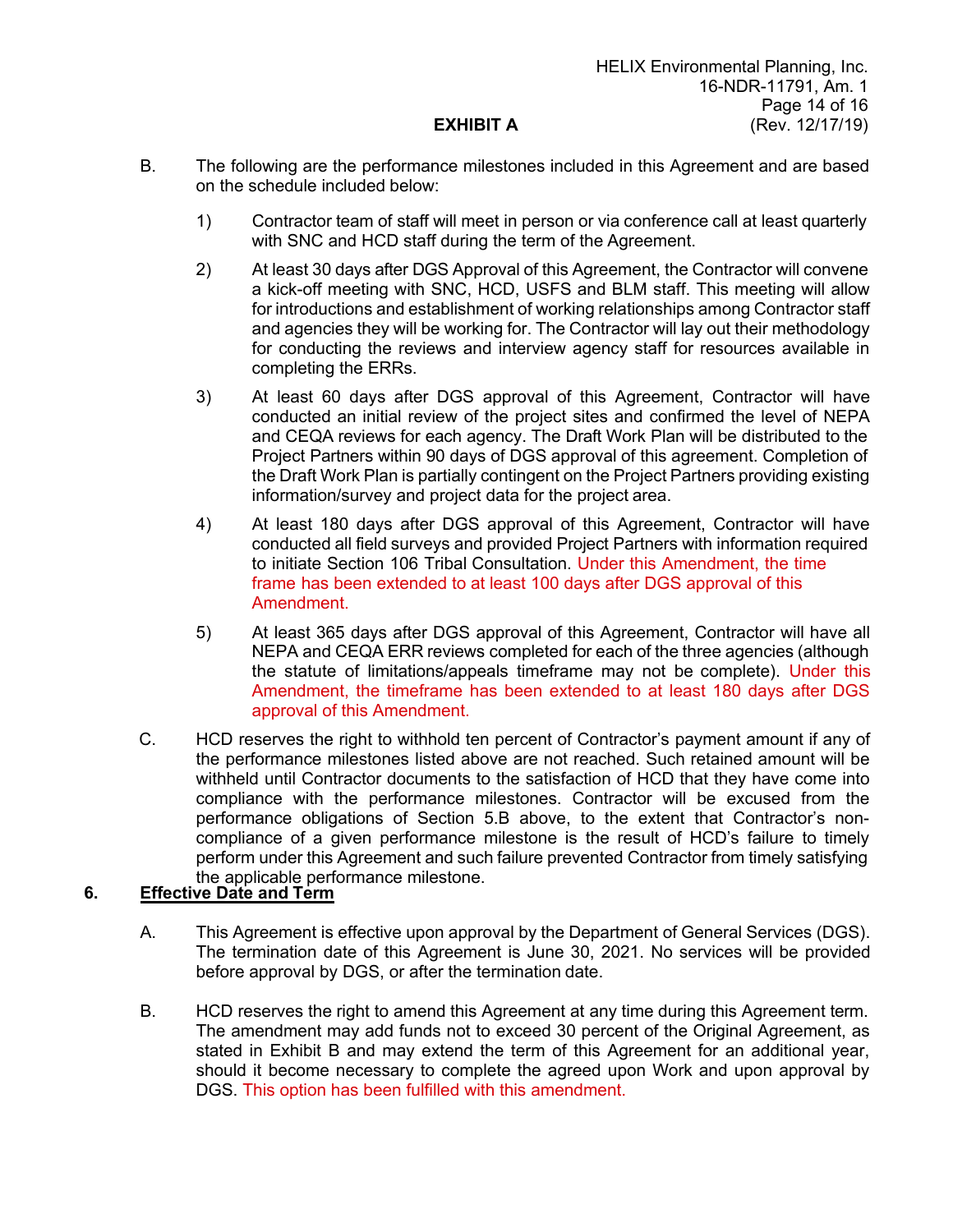#### HELIX Environmental Planning, Inc. 16-NDR-11791, Am. 1 Page 15 of 16 (Rev. 12/17/19)

# **EXHIBIT A**

| <b>SCHEDULE</b>      |                                                                                                                                                                                                                                                                                                                                                                                                                                                                                                                                                   |  |  |  |  |
|----------------------|---------------------------------------------------------------------------------------------------------------------------------------------------------------------------------------------------------------------------------------------------------------------------------------------------------------------------------------------------------------------------------------------------------------------------------------------------------------------------------------------------------------------------------------------------|--|--|--|--|
| TBD and as<br>needed | Community Engagement/Key Stakeholder Meetings/Property Owner Notification<br>$\bullet$                                                                                                                                                                                                                                                                                                                                                                                                                                                            |  |  |  |  |
| Month 1              | <b>HELIX receives Notice to Proceed</b><br>$\bullet$<br>HELIX arranges Project Initiation/Kick-off Meeting with Project Partners, review timeline,<br>communication protocol, and roles and responsibilities, and establish meetings<br>Conduct reconnaissance level field review (HELIX)<br>$\bullet$                                                                                                                                                                                                                                            |  |  |  |  |
| Months 1 -<br>3      | Project Partners provide existing information/survey and project data for project area<br>٠<br>HELIX reviews existing documentation, prepare draft Work Plan<br>٠<br>USFS provide the purpose and need and proposed action<br>Hold bi-weekly project status meeting with SNC Project Coordinator, and monthly<br>$\bullet$<br>meeting with Project Partners                                                                                                                                                                                       |  |  |  |  |
| Months 4 -<br>5      | Project Partners provide feedback or approval of draft Work Plan<br>$\bullet$<br><b>HELIX prepare Final Project Guide</b><br>$\bullet$<br>HELIX initiate coordination between resource specialists so any needed surveys may<br>$\bullet$<br>commence during the appropriate season; specialists initiate records searches, review<br>existing databases<br>Hold bi-weekly project status meeting with SNC Project Coordinator, and monthly<br>٠<br>meeting with Project Partners<br>Commence field surveys and studies for Resource Reports<br>٠ |  |  |  |  |
| Months 5 -<br>6      | Initiate Section 106 Tribal Consultation<br>$\bullet$<br>Commence field surveys and studies for Resource Reports<br>$\bullet$<br>Hold bi-weekly project status meeting with SNC Project Coordinator, and monthly<br>$\bullet$<br>meeting with Project Partners<br>HELIX submit draft Biology Technical Report to Project Partners<br>٠                                                                                                                                                                                                            |  |  |  |  |
| Month 7              | Project partners provide feedback on Biology Technical Report<br>$\bullet$<br>Hold bi-weekly project status meeting with SNC Project Coordinator, and monthly<br>$\bullet$<br>meeting with Project Partners                                                                                                                                                                                                                                                                                                                                       |  |  |  |  |
| Month 8              | <b>HELIX receives Notice to Proceed to conduct Amendment work</b><br>$\bullet$<br>HELIX address comments on Biology Technical Report and submit to Team<br>٠<br>Initiate consultation with agencies (i.e., Section 7 consultation with USFWS, as needed)<br>Commence additional cultural field work<br>Hold bi-weekly project status meeting with SNC Project Coordinator, and monthly<br>meeting with Project Partners                                                                                                                           |  |  |  |  |
| Month 9              | Conduct additional cultural field work<br>$\bullet$<br>Hold bi-weekly project status meeting with SNC Project Coordinator, and monthly<br>$\bullet$<br>meeting with Project Partners                                                                                                                                                                                                                                                                                                                                                              |  |  |  |  |
| Month 10             | HELIX submit draft NEPA and CEQA documents to Project Partners<br>$\bullet$<br>Conduct additional cultural field work and write cultural report<br>$\bullet$<br>Hold bi-weekly project status meeting with SNC Project Coordinator, and monthly<br>$\bullet$<br>meeting with Project Partners                                                                                                                                                                                                                                                     |  |  |  |  |
| Month 11             | HELIX submit cultural report to Project Partners and work with team to finalize (Note:<br>$\bullet$<br>Section 106 is complete once the USFS approves the document due to programmatic<br>agreement between SHPO and the USFS - confirmed by Kathy Strain on 10/11/2019)<br>HELIX work with team to finalize NEPA and CEQA documents                                                                                                                                                                                                              |  |  |  |  |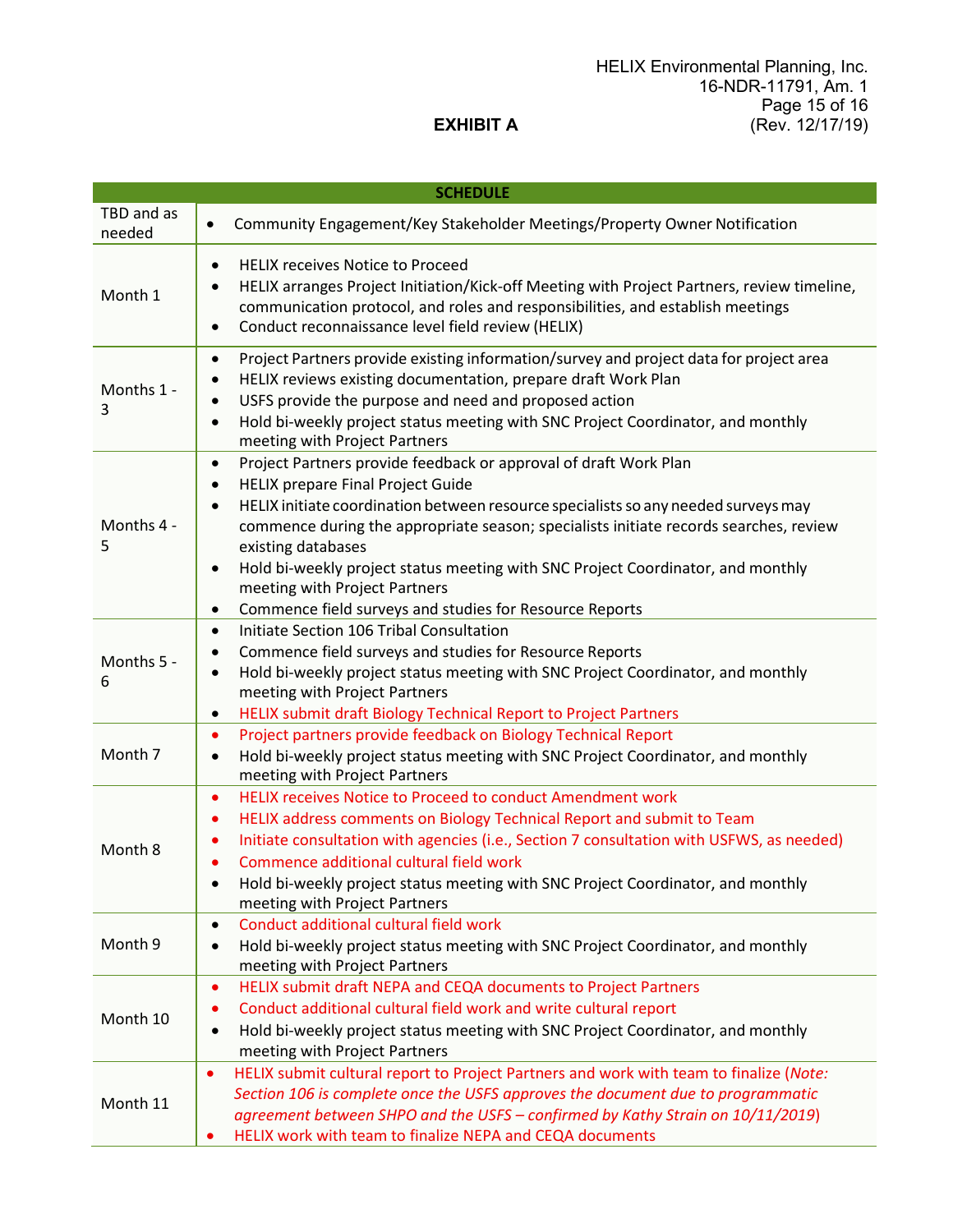#### HELIX Environmental Planning, Inc. 16-NDR-11791, Am. 1 Page 16 of 16 (Rev. 12/17/19)

# **EXHIBIT A**

 $\mathbf{r}$ 

| Month 12 | Commence two-week public review for BLM and HCD EAs.<br>HELIX provide responses to comments on EA in coordination with team<br>$\bullet$ |
|----------|------------------------------------------------------------------------------------------------------------------------------------------|
| Month 13 | Decision Memorandum (USFS), FONSI and NOI/RROP (HCD), FONSI and Decision Record<br>(BLM), Notice of Exemption signed and posted/filed    |
| Month 14 | 35-Day Statute of Limitations for CEQA Notice of Exemption<br>15 - 30-Day Appeal Timeframe for NEPA<br>$\bullet$                         |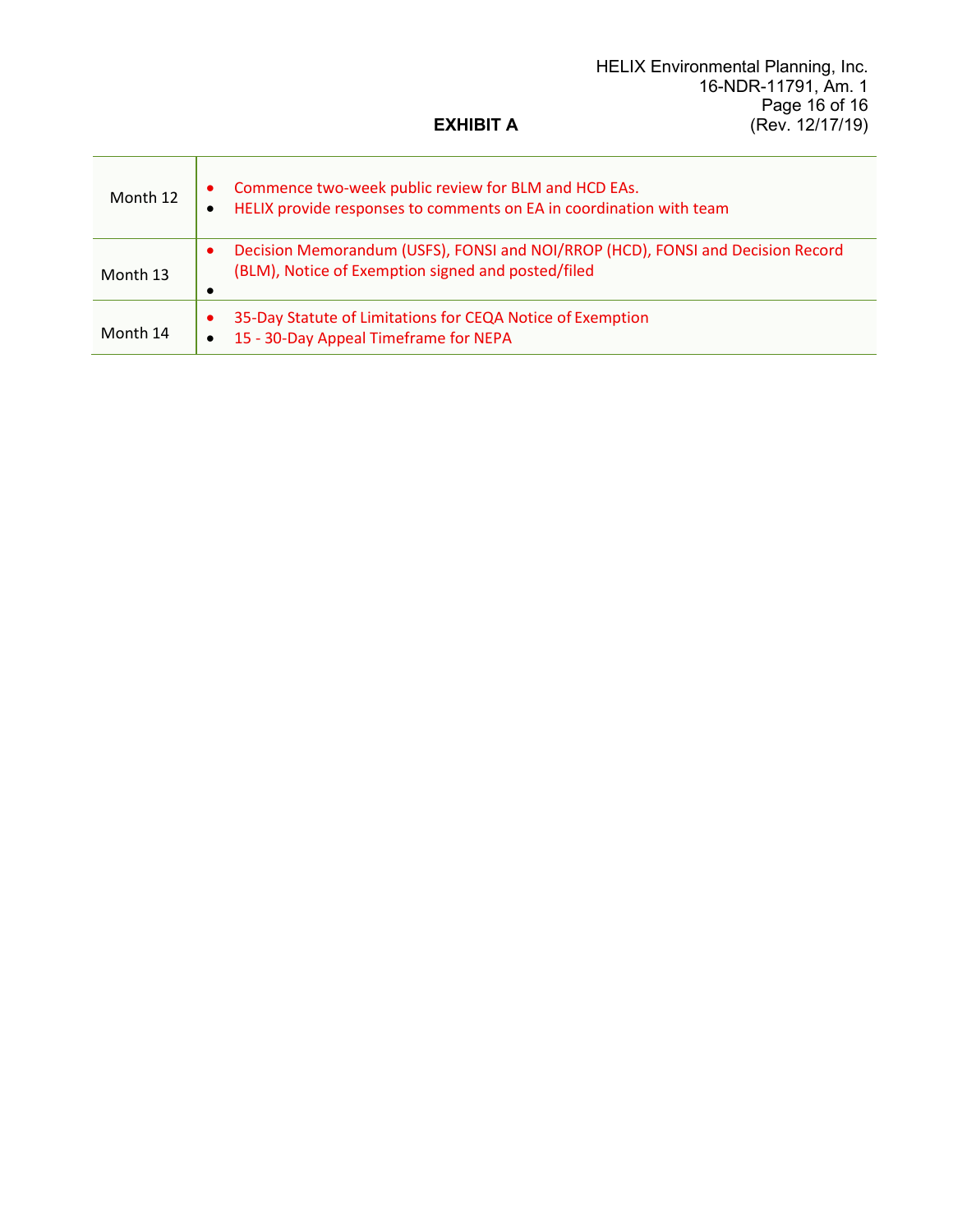# **BUDGET DETAIL AND PAYMENT PROVISIONS**

#### **1. Agreement Amount**

The total amount of this Agreement with Amendment #1 shall not exceed \$329,940.00.

# **2. Budget Detail**

| <b>TASKS*</b>                                                                                                                           | <b>COST</b>     |
|-----------------------------------------------------------------------------------------------------------------------------------------|-----------------|
| Task 1 – Project Management and Administration                                                                                          | \$30,800        |
| Task 2 - Develop Work Plan                                                                                                              | \$17,600        |
| Task 3 - Resource Studies                                                                                                               |                 |
| Subtask 3.1 - Environmental Coordination                                                                                                | \$5,600         |
| Subtask 3.2 - Biological Resources:                                                                                                     | \$25,590        |
| Secure Records/Data and Produce Final Report                                                                                            | \$59,710        |
| Cost of Field Survey Work<br>Subtask 3.3 - Cultural Resources:                                                                          | Total: 85,300   |
| Secure Records/Data and Produce Final Report                                                                                            | \$26,621        |
| Records Purchase Cost Reduction (\$10,767)                                                                                              | \$46,379        |
| Cost of Field Survey with added \$10,767                                                                                                | Total: \$73,000 |
|                                                                                                                                         |                 |
| Subtask 3.4 - Remove Water Resources Task Move funds (\$8,300) to Task<br>4, Subtask 4.1.                                               | \$8,300         |
| Task 4 - NEPA/CEQA                                                                                                                      |                 |
| Subtask 4.1 - NEPA                                                                                                                      | \$36,200        |
| Cost of NEPA Review with added \$17,900                                                                                                 |                 |
| Subtask 4.2 - CEQA                                                                                                                      | \$5,300         |
|                                                                                                                                         |                 |
| Task 5 - Remove Public Involvement Task. Move reduced funds (\$9,600) to<br>Task 4, Subtask 4.1.                                        | \$9,600         |
| Subtotal for Existing Agreement with Adjusted Tasks Fixed Price Amount                                                                  | \$253,800       |
| Subtask 3.3 - Amendment Increase in Work for Cultural Resources (existing and<br>new sites) cataloging, documentation and final report. | \$64,370        |
| Subtask 4 – Amendment Increase in Work for NEPA EA Level of Reviews                                                                     | \$11,770        |
| Subtotal for Amendment with Increased Fixed Price Tasks Amount                                                                          | \$76,140        |
| <b>TOTAL AMENDED FIXED PRICE CONTRACT</b>                                                                                               | \$329,940       |

 **\***Refer to Exhibit A, for Milestones and Timeline on Task implementation for 24-month contract.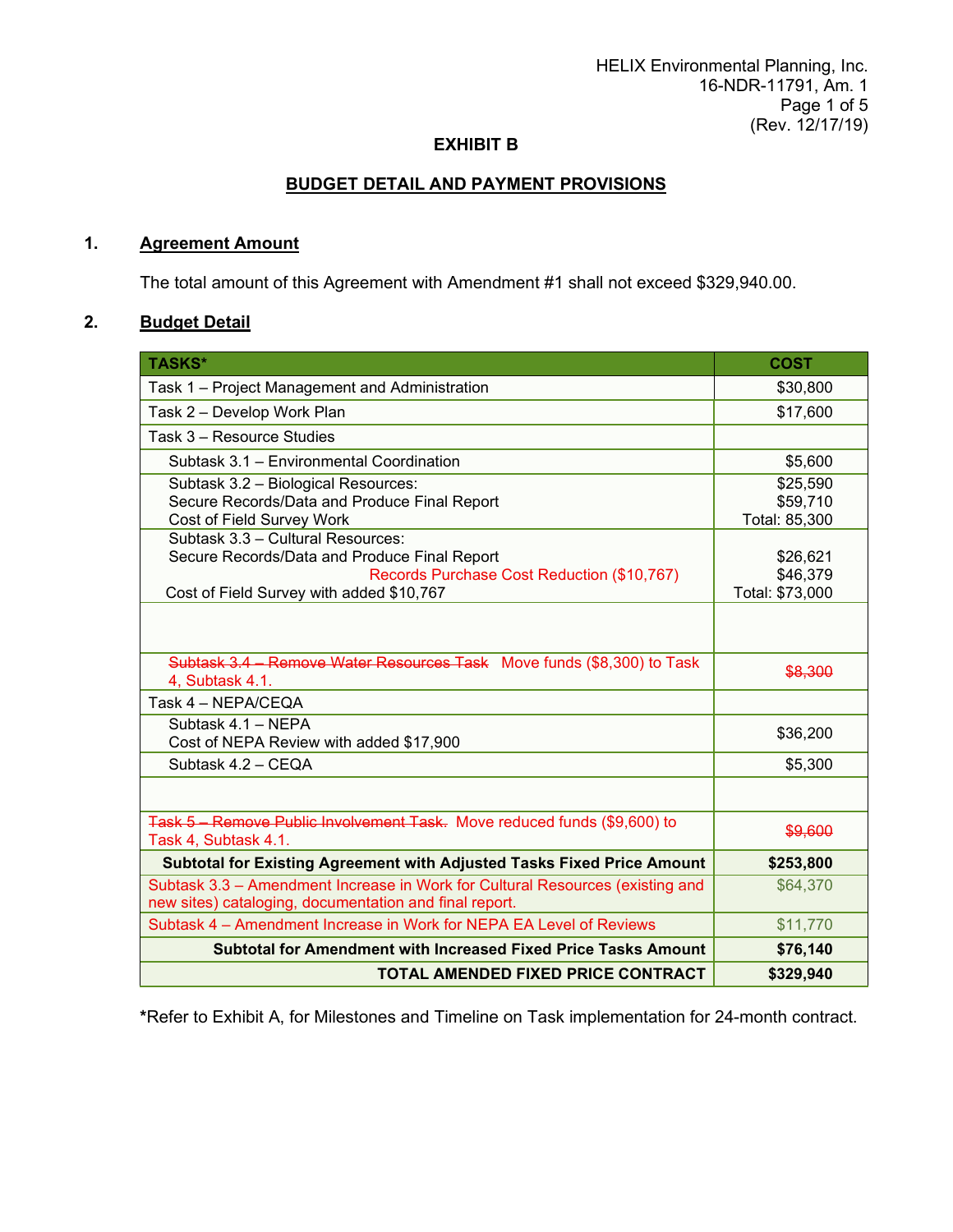# **3. Billing Schedule for Adjusted Tasks**

| <b>Payment of Tasks Based on Currently</b><br><b>Anticipated Percentage Completed</b>                                                              | %<br>Complete | <b>Amount</b><br><b>Reimbursed</b> | Projected<br><b>Billing Month</b> |  |
|----------------------------------------------------------------------------------------------------------------------------------------------------|---------------|------------------------------------|-----------------------------------|--|
|                                                                                                                                                    |               |                                    |                                   |  |
| Task 1- Project Management and Administration                                                                                                      |               |                                    |                                   |  |
| Initial meetings (Kick-off Meeting, and three<br>additional), set up process and timeline,<br>reconnaissance level field review (project manager). | 10%           | \$3,080                            | $\mathbf{2}$                      |  |
| On-going regular coordination and team meetings.                                                                                                   | 40%           | \$12,320                           | 12                                |  |
| On-going regular coordination and team meetings;<br>Complete all environmental reviews and process<br>final payments.                              | 50%           | \$15,400                           | 24                                |  |
| <b>Total Cost of Task 1</b>                                                                                                                        | 100%          | \$30,800                           |                                   |  |
|                                                                                                                                                    |               |                                    |                                   |  |
| Task 2- Develop Work Plan                                                                                                                          |               |                                    |                                   |  |
| Receive data from Project Partners, Draft Work Plan<br>prepared and submitted                                                                      | 50%           | \$8,800                            | $\mathbf 2$                       |  |
| Final Work Plan prepared and submitted                                                                                                             | 50%           | \$8,800                            | 3                                 |  |
| <b>Total Cost of Task 2</b>                                                                                                                        | 100%          | \$17,600                           |                                   |  |
|                                                                                                                                                    |               |                                    |                                   |  |
| <b>Task 3- Resource Studies</b>                                                                                                                    |               |                                    |                                   |  |
| <b>Task 3.1 Environmental Coordination</b>                                                                                                         |               |                                    |                                   |  |
| Coordinate with resource specialists to confirm<br>scope of work/approach                                                                          | 100%          | \$5,600                            | 3                                 |  |
| <b>Total Cost of Task 3.1</b>                                                                                                                      | 100%          | \$5,600                            |                                   |  |
| <b>Task 3.2 Biological Resources</b>                                                                                                               |               |                                    |                                   |  |
| Conduct records searches and data gathering                                                                                                        | 15%           | \$12,795                           | 4                                 |  |
| Conduct biological resource surveys                                                                                                                | 70%           | \$59,710                           | 6                                 |  |
| Draft and Final Biological Resource Reports<br>prepared and submitted                                                                              | 15%           | \$12,795                           | 8                                 |  |
| <b>Total Cost of Task 3.2</b>                                                                                                                      | 100%          | \$85,300                           |                                   |  |
| <b>Task 3.3 Cultural Resources</b>                                                                                                                 |               |                                    |                                   |  |
| Conduct records searches and data gathering                                                                                                        | 6%            | \$8,903                            | 4                                 |  |
| Separate cost to purchase records data (actual cost                                                                                                |               | $$13,646*$                         | 4                                 |  |
| based on invoice from cultural information center)                                                                                                 | 2%            | \$2,879                            |                                   |  |
| Conduct cultural resource surveys (\$10,767 added<br>from data savings above and \$37,600 added for<br>extra survey work, per Section 2)           | 62%           | \$83,979                           | 6                                 |  |
| Draft and Final Cultural Resource Report (\$26,770<br>for adding in extra survey work, per Section 2)                                              | 30%           | \$41,609                           | 10                                |  |
| <b>Total Cost of Task 3.3</b>                                                                                                                      | 100%          | \$137,370                          |                                   |  |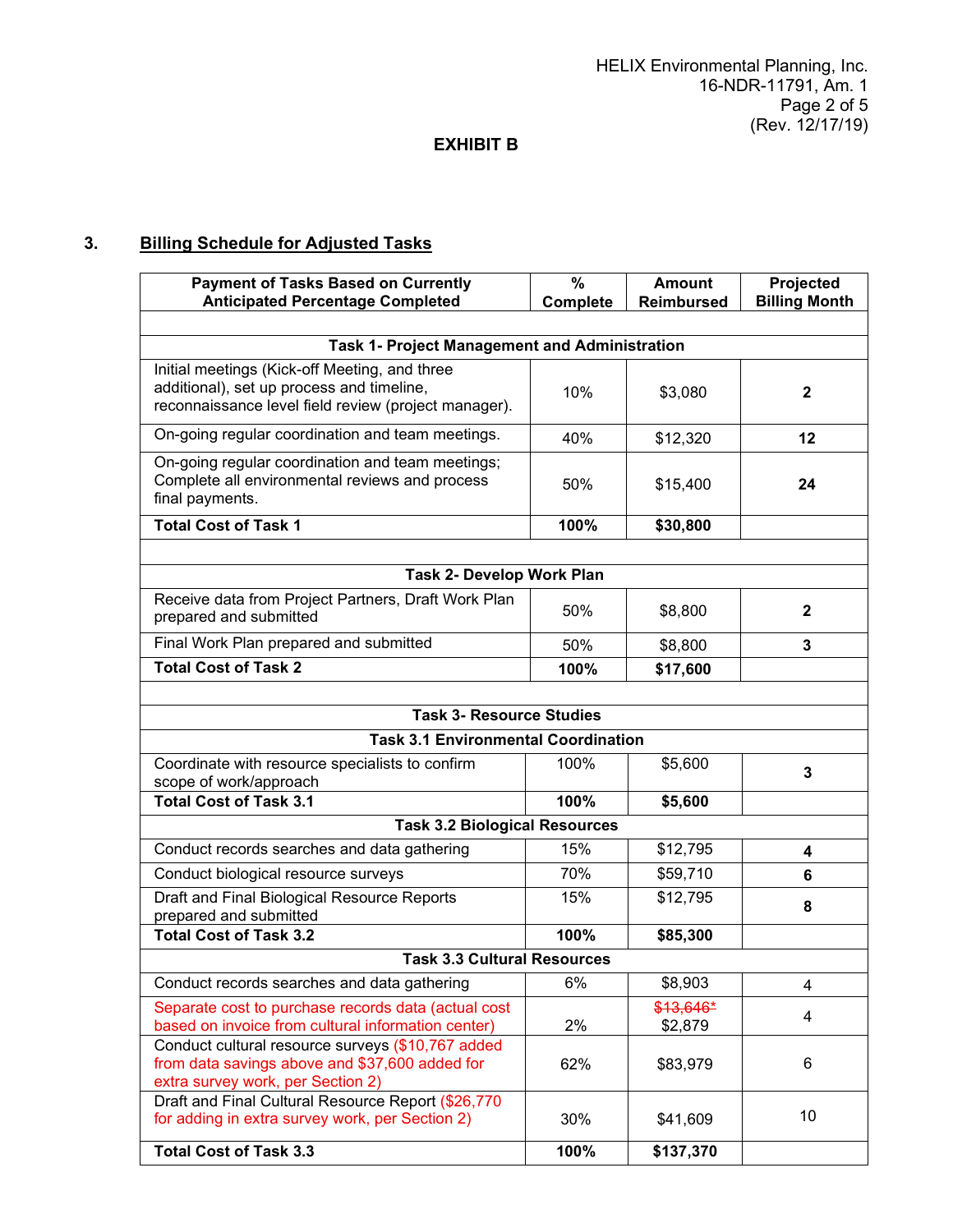| <b>Task 3.4 Water Resources</b>                                                                                                                |            |                             |                                  |  |
|------------------------------------------------------------------------------------------------------------------------------------------------|------------|-----------------------------|----------------------------------|--|
| Conduct records searches and data gathering                                                                                                    | 0%         | \$8,300*                    | 4                                |  |
| <b>Total Cost of Task 3.4</b>                                                                                                                  | $0\%$      | \$8,300*                    |                                  |  |
|                                                                                                                                                |            |                             |                                  |  |
| <b>Payment of Tasks Based on Percentage</b><br><b>Completed</b>                                                                                | % Complete | Amount<br><b>Reimbursed</b> | <b>Month</b><br><b>Completed</b> |  |
| <b>Task 4- NEPA/CEQA Completion</b>                                                                                                            |            |                             |                                  |  |
| Finalize purpose and need                                                                                                                      | 5%         | \$1,180                     | 8                                |  |
| Prepare and submit Draft NEPA and CEQA<br>documents (\$8,300 added from deleted Task 3.4 and<br>\$11,770 in additional EA work, per Section 2) | 45%        | \$30,690                    | 9                                |  |
| Prepare and submit revised NEPA and CEQA<br>documents and supporting notices (\$9,600 added<br>from deleted Task 5)                            | 45%        | \$20,220                    | 11                               |  |
| Complete Noticing and Posting, Prepare Responses<br>to Comments on EAs                                                                         | 5%         | \$1,180                     | 12                               |  |
| <b>Total Cost of Task 4</b>                                                                                                                    | 100%       | \$53,270                    |                                  |  |
|                                                                                                                                                |            |                             |                                  |  |
| <b>Task 5- Facilitate Public Participation</b>                                                                                                 |            |                             |                                  |  |
| <b>Public Meetings or Hearings</b>                                                                                                             | $0\%$      | <del>\$9,600*</del>         | 12                               |  |
| <b>Total Cost of Task 5</b>                                                                                                                    | 0%         | \$9,600*                    |                                  |  |
|                                                                                                                                                |            |                             |                                  |  |
| <b>TOTAL AMENDED FIXED PRICE CONTRACT</b>                                                                                                      |            |                             | \$329,940                        |  |

## **4. Invoicing and Payment**

- A. For services satisfactorily rendered, and upon receipt and approval of monthly Funds Request forms with invoices and documentation of completed Task in accordance with the Section 3 Billing Schedule for Adjusted Tasks, HCD agrees to compensate the Contractor the monthly invoice amount. All supplies, travel and staff time costs are included in Tasks. The cost of the cultural information center records search will be invoiced separately with the invoice from the center provided and a five percent mark-up applied.
- B. Invoices must include this Agreement number and a Purchase Order number. The Purchase Order number will be provided at a later time by the Contract Manager. Handwritten Agreement number is not acceptable.
- C. Invoices shall be submitted not more frequently than monthly, in arrears, to:

Department of Housing and Community Development Accounting Division 2020 W. El Camino Avenue, Suite 300 Sacramento, California 95833 (916) 263-6612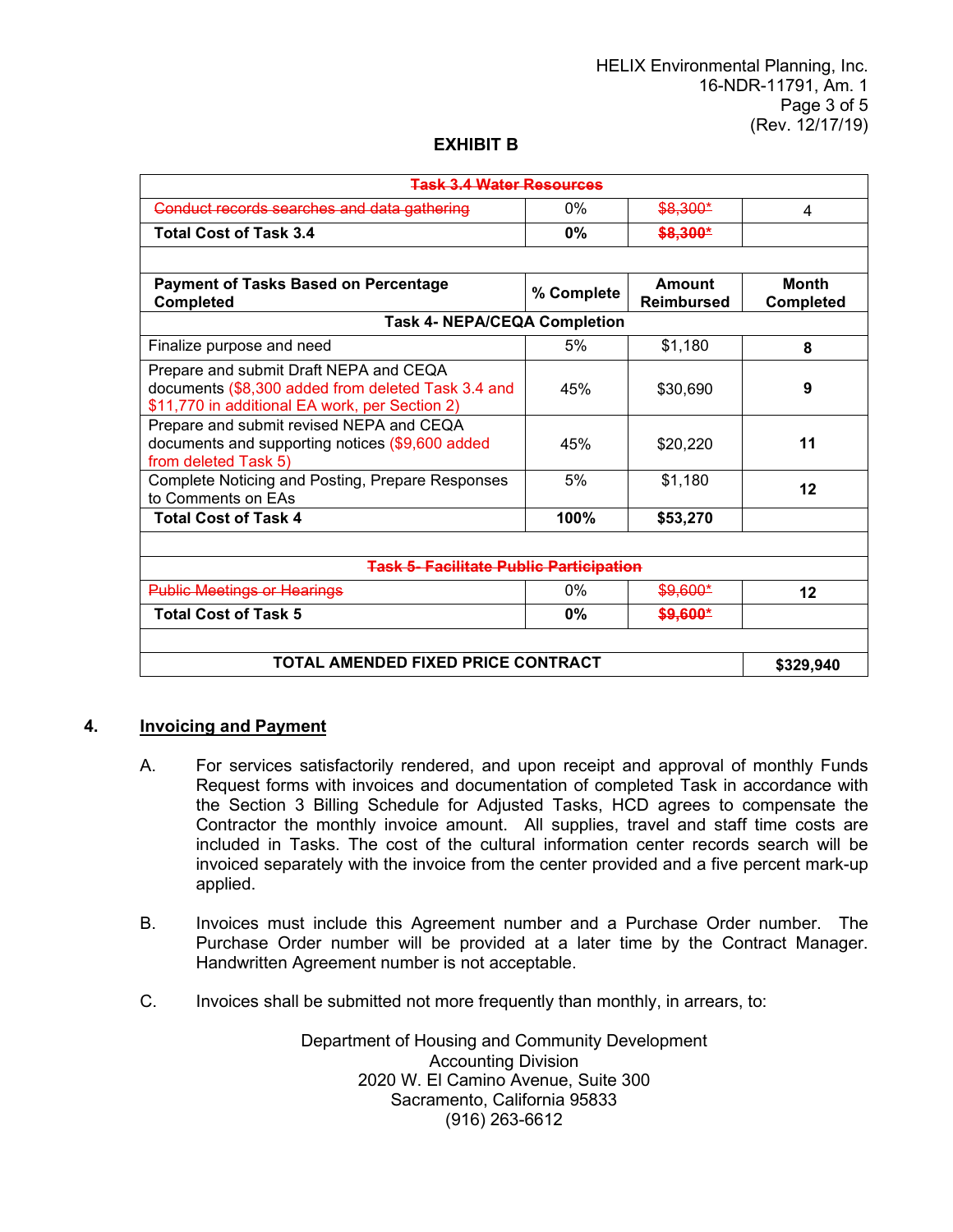#### **5. Budget Contingency Clause**

- A. All agreements/contracts, except for State construction projects that are funded in whole or in part by the Federal government, must contain a 30-day cancellation clause and the following provisions:
	- 1) It is mutually understood between the parties that this contract may have been written for the mutual benefit of both parties before ascertaining the availability of congressional appropriation of funds to avoid program and fiscal delays that would occur if the contract were executed after that determination was made.
	- 2) This contract is valid and enforceable only if sufficient funds are made available to the State by the United States Government for the fiscal year 2017-2018 for the purpose of this program. In addition, this contract is subject to any additional restrictions, limitations, or conditions enacted by the Congress or to any statute enacted by the Congress that may affect the provisions, terms, or funding of this contract in any manner.
	- 3) The parties mutually agree that if the Congress does not appropriate sufficient funds for the program, this contract shall be amended to reflect any reduction in funds.
	- 4) The Department has the option to invalidate the contract under the 30-day cancellation clause or to amend the contract to reflect any reduction in funds.
- B. Exemptions from provisions 4.A.1) through 4.A.4) above may be granted by the Department of Finance provided that the director of the State agency can certify in writing that Federal funds are available for the term of the contract.
- C. GC § 8546.4(e) provides that State agencies receiving Federal funds shall be primarily responsible for arranging for Federally required financial and compliance audits, and shall immediately notify the Department of Finance, the State Auditor, and the State Controller when they are required to obtain Federally required financial and compliance audits.
- D. It is mutually agreed that if the Budget Act and/or HUD's award to HCD of the current year and/or any subsequent years covered under this Agreement does not appropriate sufficient funds for the contract, this Agreement shall be of no further force and effect. In this event, HCD shall have no liability to pay any funds whatsoever to Contractor or to furnish any other considerations under this Agreement and Contractor shall not be obligated to perform any provisions of this Agreement.
- E. If funding for any fiscal year is reduced or deleted by the Budget Act and/or HUD's award to HCD for purposes of this contract, HCD shall have the option to either cancel this Agreement with no liability occurring to HCD, or offer an agreement amendment to Contractor to reflect the reduced amount.